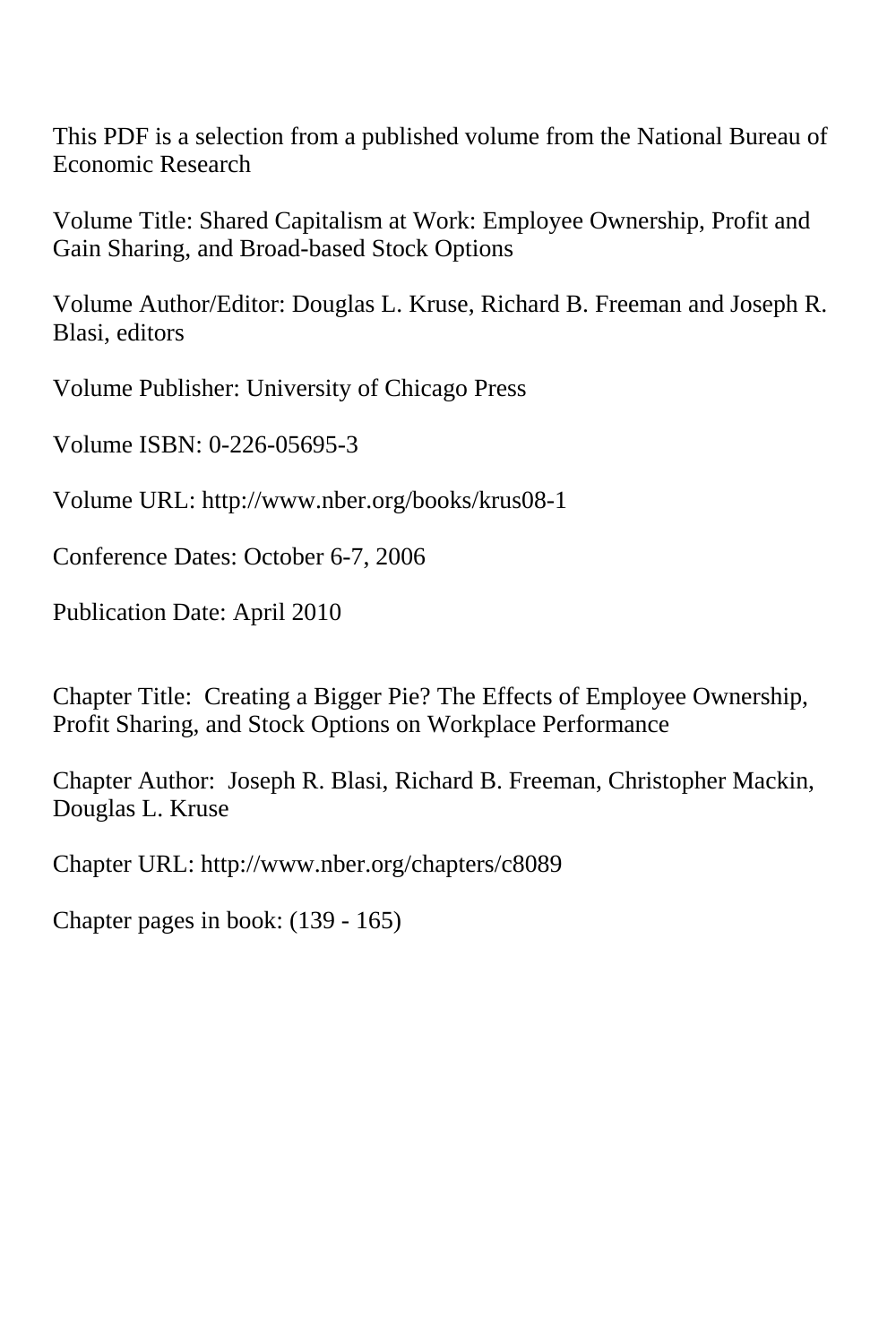# **Creating a Bigger Pie?** The Effects of Employee Ownership, Profit Sharing, and Stock Options on Workplace Performance

Joseph R. Blasi, Richard B. Freeman, Christopher Mackin, and Douglas L. Kruse

Cooperation aims to increase the margin from which the increment of gain is to be drawn. It makes industry more productive; it gives the employer somewhat more, and to the laborer much more than they now receive. . . . All the workmen with their employers constitute collectively an exceptionally good entrepreneur. . . . The survival of full cooperation in the long rivalry of systems depends on its power to excel other systems. . . . If in the comparison with other systems, it is shown that it ought to survive, it will do so, and that regardless of initial failures.

—John Bates Clark, *The Philosophy of Wealth,* 1886

One- hundred and twenty years ago John Bates Clark, one of the founders of the American Economic Association, developer of marginal productivity theory, and the person for whom the prestigious Bates Clark Award is

Joseph R. Blasi is a professor of human resource management and labor studies and employment relations at the Rutgers School of Management and Labor Relations, and a research associate of the National Bureau of Economic Research. Richard B. Freeman holds the Herbert Ascherman Chair in Economics at Harvard University and is a research associate of the National Bureau of Economic Research. Christopher Mackin is the founder and president of Ownership Associates, Inc. and is a member of the core faculty of the Harvard Trade Union Program. Douglas L. Kruse is a professor of human resource management and labor studies and employment relations at the Rutgers School of Management and Labor Relations, and a research associate of the National Bureau of Economic Research.

This chapter was presented at the Russell Sage/ NBER conference in New York City, October 2006, and benefited from comments by Casey Ichniowski and other participants. An earlier version was presented at the Labor and Employment Relations conference, Boston, Massachusetts, January 5–8, 2006. This research is supported by a grant from the Russell Sage Foundation and the Rockefeller Foundation. The National Opinion Research Center at the University of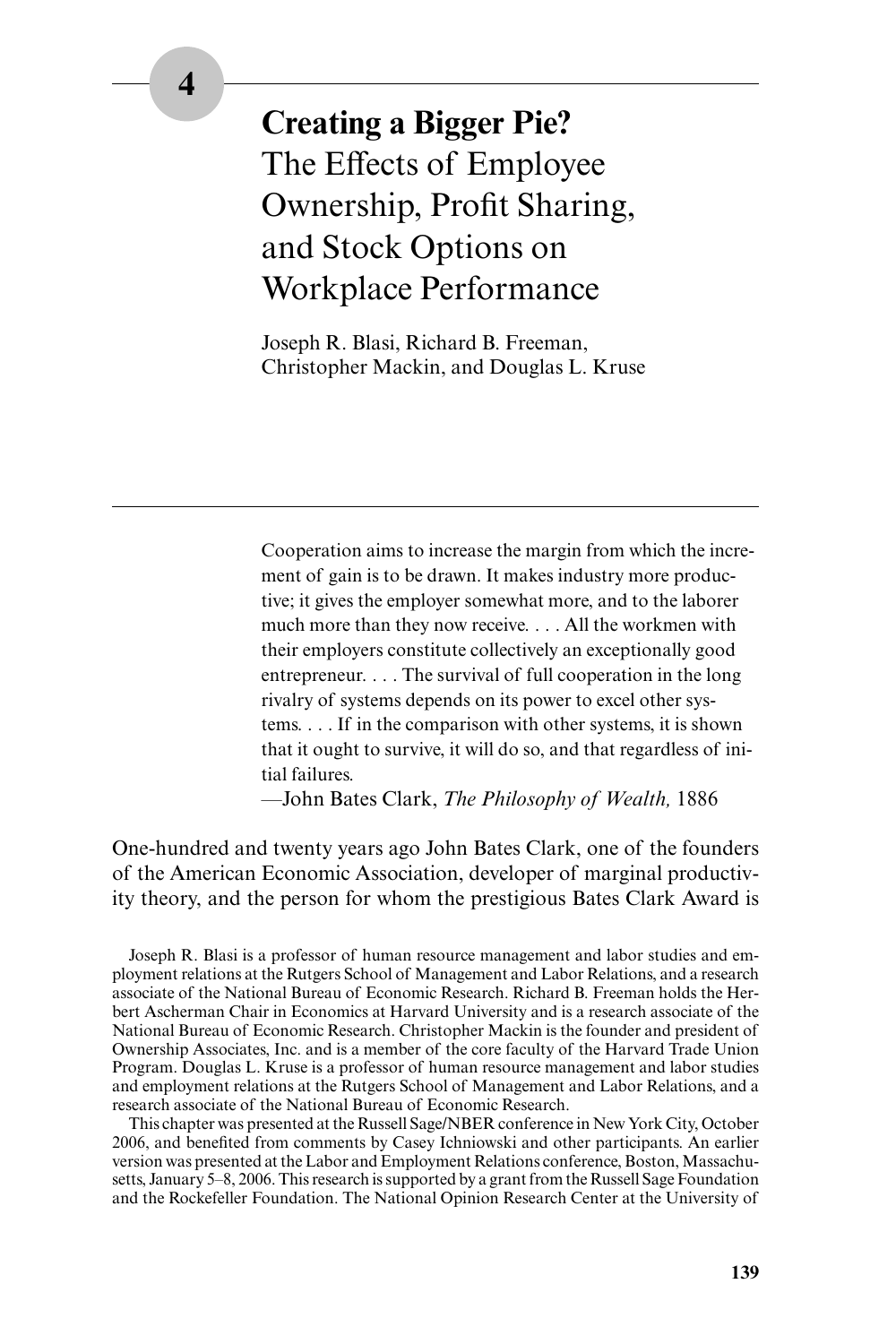named, developed a vision of shared capitalism—the cooperative plan and laid out a key test for this form of capitalist enterprise, its ability to survive in competition with other forms. In his 1886 book *The Philosophy of Wealth,* Clark said that he wanted "to take the workman permanently out of the position in which his gain is his employer's loss" through profit sharing and stock ownership by the workers. His solution to workers' risk aversion and lack of credit and personal funds to invest in capital was that the firm would pay profit shares to workers in the form of stock, which would make profit sharing a gradual vehicle for employee ownership.<sup>1</sup> Clark underlined the need for skilled management and committed investors and stressed that access to new capital investment was critical to the success of such enterprises. He also noted the need for a cooperative management culture in these corporations. Clark did not envision worker- elected managers nor worker dominated boards of directors. Clark's views suggest that forms of shared capitalism that combine profi t sharing and employee ownership without personal worker financing in a cooperative corporate setting would positively affect workplace performance and company success. Clark's interest in shared capitalism was mirrored in the first volume of the *American Economic Review,* which contained extensive articles on cooperative economic relations in New England and Minneapolis in issues 4 and 5.2

This chapter analyzes the relationship of various forms of shared capitalist compensation to six workplace outcomes—turnover, absenteeism, per-

2. Issue 4 included a 100-page article "Cooperation in a Western City" by Albert Shaw (1886) about such enterprises in Minneapolis, which examined profi t sharing by Charles Pillsbury in his mills and included an interview with Pillsbury. Issue 5 had a 129-page article "Cooperation in the Northeast" by Edward Bemis (1886) on Massachusetts companies. In the 1880s a group of doctoral students was assembled at Johns Hopkins University who divided up the United States into regions and studied forms of profi t sharing and employee ownership in these regions. The university published these studies as a book (Adams 1888). John Bates Clark worked closely with this group of researchers, several of whose articles appeared in the new journal of the American Economic Association. Clark's views were similar to those of another prominent nineteenth- century economist, John Stuart Mill, who said "The form of association which if mankind continues to improve must be expected in the end to predominate is not that which can exist between a capitalist as chief and workpeople without a voice in the management but the association of the labourers themselves on terms of equality, collectively owning the capital with which they carry on their operations, and working under managers elected and removable by themselves" (John Stuart Mill, *Principles of Political Economy*, Books III-V and Appendices [1848], in J. M. Robson, ed., *Collective Works of John Stuart Mill, Vol. 3.* Toronto: University of Toronto Press, 1965, 775).

Chicago provided valuable assistance with the US General Social Survey segment that forms the basis for some of the analysis. Refen Koh, Rhokeun Park, Michelle Pinheiro, and Patricia Berhau provided excellent assistance in survey scanning, entry, and verification.

<sup>1.</sup> Adam Smith (1776) credited the incentive of shared capitalism with improved economic performance for the French Metayers or sharecroppers, where the owner of the land and the sharecropper divided the produce equally after capital investments: "Such tenants, being freemen, are capable of acquiring property, and having a certain proportion of the produce of the land, they have a plain interest that the whole produce should be as great as possible, in order that their own proportion may be so" (quoted in Laffont and Martimort [2002, 10]). He stressed that sharecroppers would not risk their own capital to improve the proprietor's land without offering any resolution to this problem.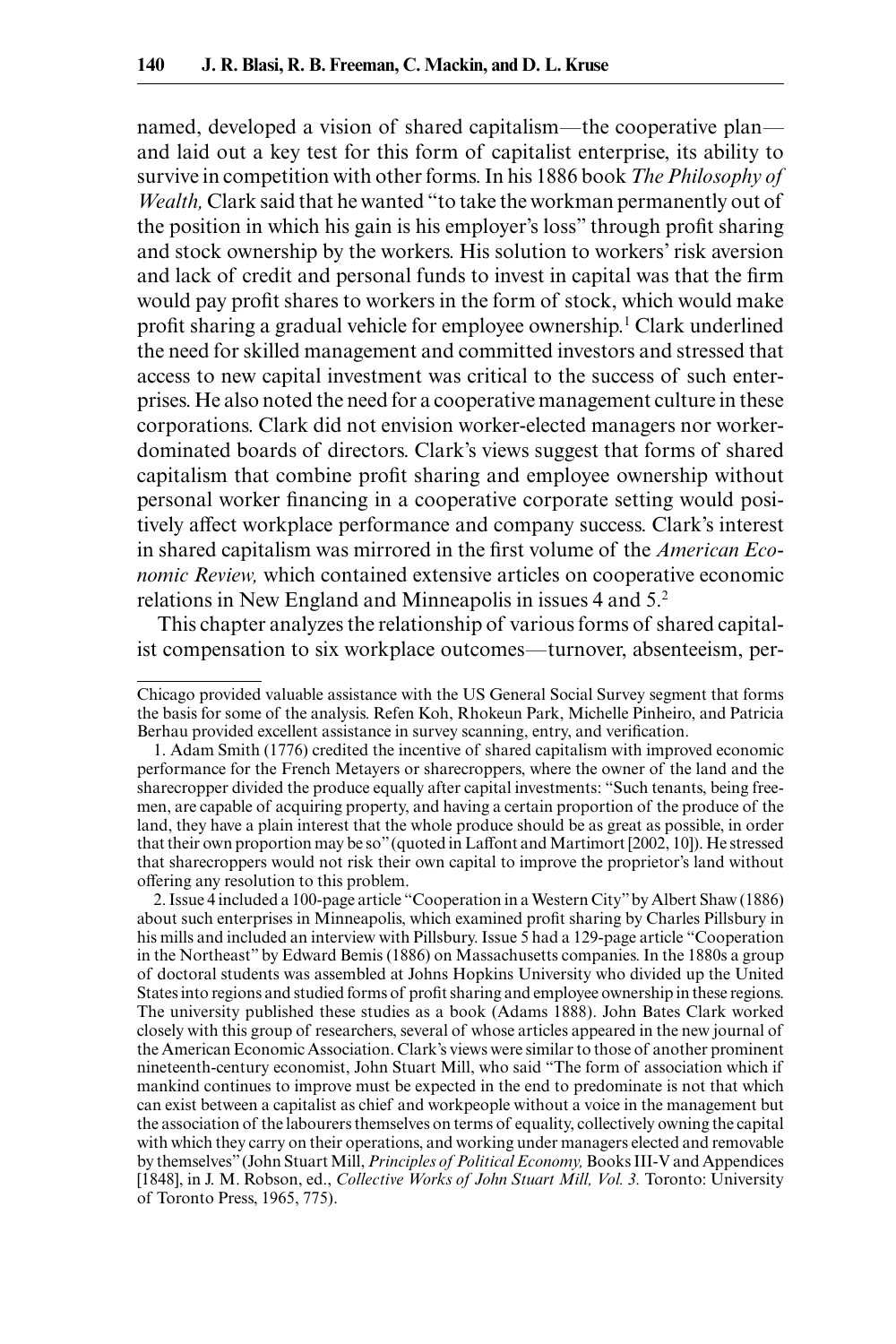ceived effort of co-workers, loyalty to the firm, willingness to work hard, and frequency of worker suggestions to improve productivity—from the perspective of the "John Bates Clark vision" of shared capitalism. We also examine employee responses to questions about their response to shared capitalist incentives. Our analysis uses the General Social Survey (GSS) and NBER data sets (described in the "Studying Shared Capitalism" section of the introduction to this volume).

#### **4.1 The Clark Vision in Modern Eyes**

Modern theorists concerned with shared capitalism highlight the potential of corporate culture in helping unify ownership and control with minimal agency costs and enabling shared capitalism to fulfill its potential. In his address to the Industrial Relations Research Association, Joseph Stiglitz defined the goal of shared capitalism as "to increase each worker's involvement in and identification with the firm so that there will be some unification of agent and principal and a resulting tendency for higher effort . . . (in the belief that) a system of high involvement, high rewards, and high levels of skill and information, integrated with a corporate strategy that relies on front-line employees' ideas and creativity, is capable of impressive improvements in organizational performance" (2002). Analogously, in their book on incentives, Laffont and Martimort focus on "how the owners of firms succeed in aligning the objectives of various members, such as workers, supervisors, and managers, with profit maximization" (2002, 2). They emphasize that the decentralized nature of information and the cluster of transactions between the principal and the agent require an interaction of cultural norms and incentives to obtain the best economic institutions. Presaging our analyses of the importance of worker co-monitoring in shared capitalism (chapter 2), they stress that the multitude of tasks performed by the worker means that "a worker is not only involved in productive tasks but also must sometimes monitor his peers." In both cases, as well as in the analyses of others,<sup>3</sup> the implication is that shared capitalist compensation needs an appropriate corporate culture to reduce free rider and moral hazard problems and that low intensity incentives that substitute for wages and increase worker risk would have problematic effects on performance. These questions engage the issue of how much managers should own of the firms in which they work. For example, Morck, Shleifer, and Vishny (1988) show that simply more managerial ownership is not always optimal.

The other issue that theorists have identified as critical to the working of

<sup>3.</sup> Barnard (1938) defined incentives as involving a package of monetary and nonmonetary items saying material incentives were too weak unless enforced by other incentives. Even the *bête noir* of employee empowerment, Frederick Taylor, argued for paying fair wages along with generous performance- based pay and careful training to keep workers committed to maximum effort, although consultants selling Taylorism dropped this component (Kanigel 1997).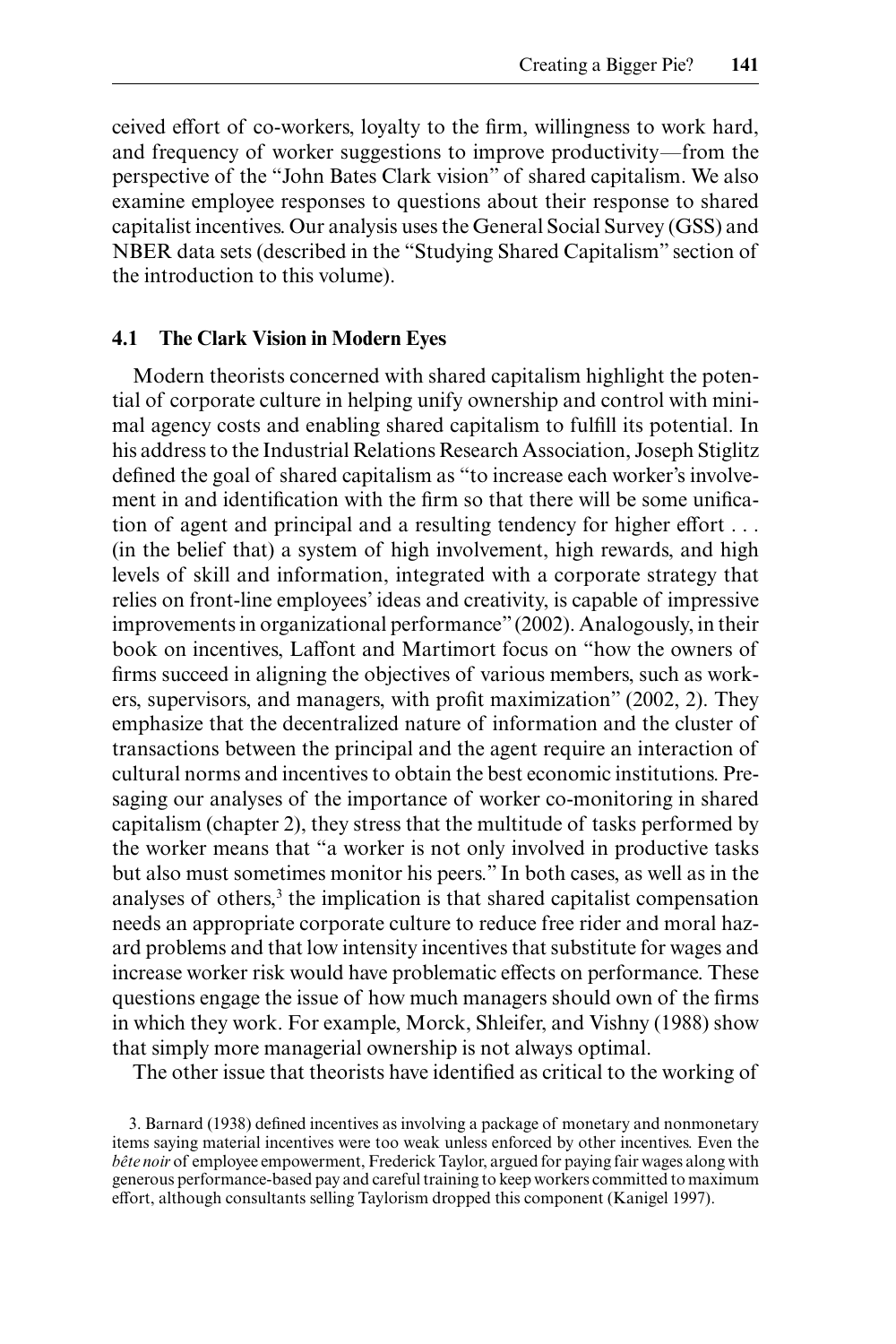shared capitalism is the allocation of the risk of ownership and the problem of credit barriers keeping workers from becoming real capitalists. Echoing back to Adam Smith, Stiglitz (1974) argued that the key issue in the use of sharecropping, as opposed to having employees renting capital, is the balance between its incentive effects and risk- sharing features. Though the rental system "has greater incentive effects, it forces the worker to bear all the risks, and although the wage system allows the landlord, if he is risk neutral, to absorb all the risk, it may force heavy supervision costs on him." He asserted that the end of sharecropping was best explained by the development of capital markets that allow diversification of risk, capital intensity in production, and a faster rate of technological change. These analyses highlight the other distinct aspect of the John Bates Clark solution to the problem: share ownership arising from profit sharing as a way to allow workers to obtain ownership without taking on risk beyond their means. Akerlof's concept of a gift exchange carries this line of thinking a step further, with the exchange of ownership or profit-sharing above fixed pay for reciprocating effort serving as the risk- reducing mechanism for shared capitalism. Asking workers for an excessively risky personal investment in the firm may defeat the idea and dynamics of a gift exchange. In the United States today, Employee Stock Ownership Plans (ESOPs), stock options, and company stock matches for contributions to retirement savings plans offer workers ways to get equity in their company without buying it with their savings (though there is a small number of cases in which employees use 401(k) assets to create ESOPs or where work rule or wage or benefit concessions are traded for stock as in the 2008 Chrysler restructuring) (see Smiley et al. 2007).

Existing research on shared capitalism has generally found better workplace performance for firms with profit sharing and employee ownership.<sup>4</sup> However, many of these studies were based on large administrative data sets and shed little light on the mechanisms through which shared capitalism functioned "inside the black box." Here we use new data to go inside the black box.

4. Evidence from over 100 studies indicates a positive association on average between shared capitalism programs and company performance, but with substantial dispersion in results. For reviews of the employee ownership literature see Doucouliagos (1995); Kruse and Blasi (1997); Kruse (2002); Kaarsemaker (2006a, 2006b); and Freeman (2007). For subsequent studies see Kramer (2008) and Kim and Ouimet (2008). For detailed looks inside ESOP companies see Logue and Yates (1999) and Logue and Greider (2002). For a review of the broad-based stock option literature see Blasi, Kruse, and Bernstein (2003). For reviews of the profit-sharing and gain- sharing literatures see Weitzman and Kruse (1990); Bullock and Tubbs (1990); Kruse (1993); OECD (1995); Doucialiagos (1995); Welbourne and Mejia (1995); and subsequent studies by Zhuang and Xu (1996); Hansen (1997); Ohkusa and Ohtake (1997); Jones, Kato, and Pliskin (1997); Jones, Klinedinst, and Rock (1998); Collins (1998); McNabb and Whitfield (1998); Arthur and Jelf (1999); Black and Lynch (2000); Knez and Simester (2001); Boning, Ichniowski, and Shaw (2001); Kim (2005); Robinson and Wilson (2006); Peterson and Luthans (2006); and Hassan, Hagen, and Daigs (2006). The average estimated increase in productivity associated with employee ownership and profi t sharing is about 4.5 percent, and is maintained when using pre/post comparisons and attempts to control for selection bias.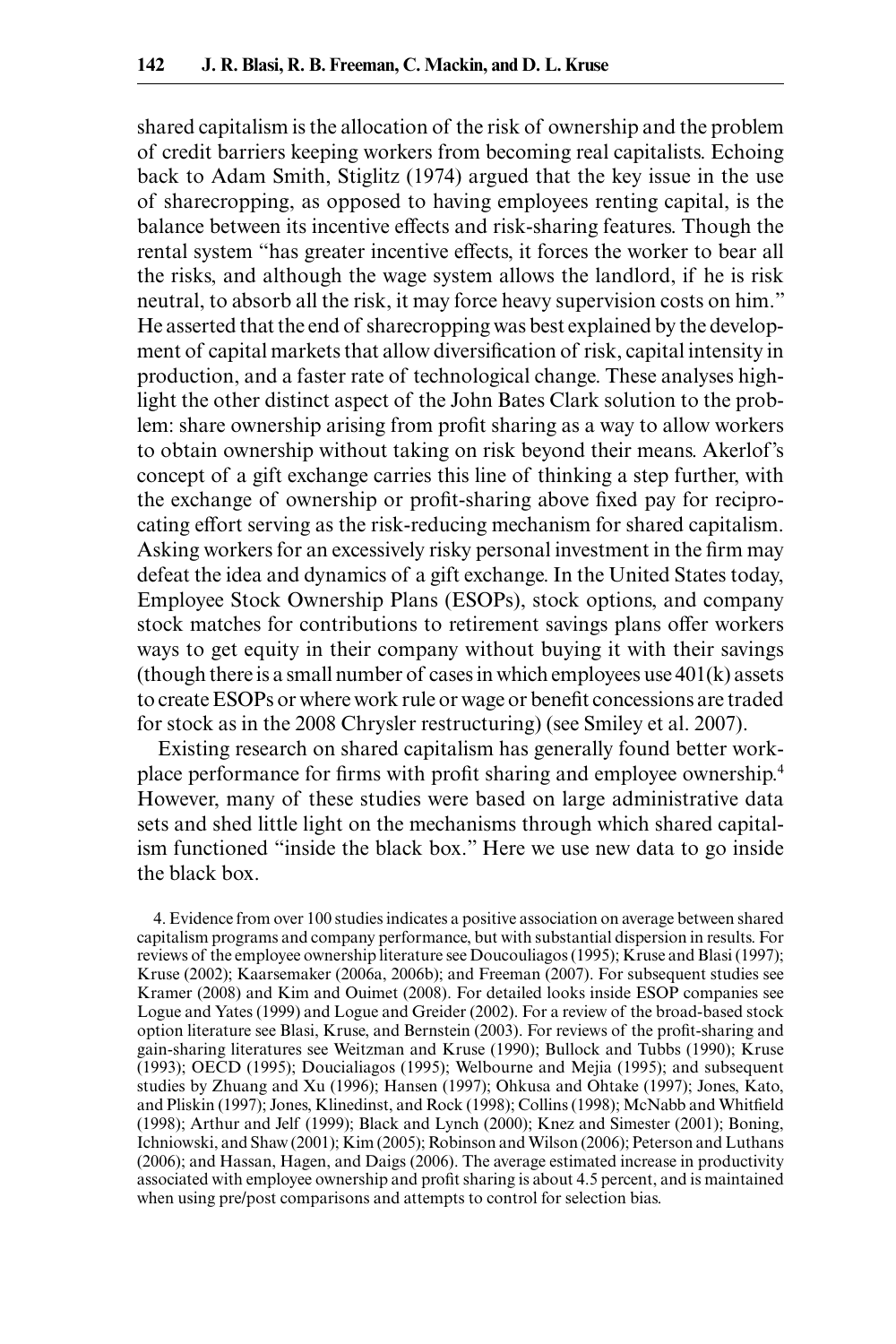#### **4.2 Measures of Shared Capitalism**

Were Clark to return to the United States today, the first question he would ask about shared capitalism is the extent to which enterprises based on financial sharing and decision-making are found in the market—their "survival . . . in comparison with other systems." The GSS provides the best evidence for answering this question. The overall prevalence of shared capitalist compensation was presented in tables 1.1 and 1.3 of chapter 1. For our purposes here the most important result is that 45 percent of the for-profit private sector employees in the GSS sample report participating in some kind of shared capitalism program (36 percent in profit sharing, 25 percent in gain sharing, 19 percent in employee ownership, and 11 percent in stock options), which gives us good variation for examining the relation of these programs to worker outcomes. The prevalence is of course higher in the NBER sample, since these firms were selected on the basis of having these programs. There is no question that a layer of shared capitalism exists in the US economy. (See also table 4a.1 in the appendix of this chapter.)

As a first step in assessing the relation of shared capitalism to employee outcomes, we constructed a thermometer- style index of shared capitalism, which assigns points based on coverage by shared capitalism programs and the size of the financial stakes. This index helps us assess whether a thick layer of shared capitalism as envisioned by Clark makes any difference. This index is described in appendix B. We also present results breaking out the different forms of shared capitalism types and intensities using the more detailed NBER data.

#### **4.3 Workplace Outcomes**

We measure six workplace outcomes: (a) turnover (looking for another job versus staying with the company); (b) absenteeism; (c) workers' perception of the discretionary effort of co- workers; (d) worker loyalty to the firm; (e) workers' willingness to work hard for the firm; (f) the frequency of suggestions to improve efficiency. These outcomes are related to each other—for example, looking for another job predicts increased absenteeism, as does reduced willingness to provide discretionary effort to the company, and lower loyalty. Reduced willingness to provide discretionary effort to the company and lower loyalty relate to looking harder for another job. Increased absenteeism, looking hard for another job, and lower loyalty are linked to less discretionary effort. Because there are large literatures studying most of these outcomes separately, we decided against forming an index of these variables and instead look at each by itself. The summary statistics in appendix A show variation in the measures among respondents in our surveys in the form of large standard deviations. The absenteeism variable is the only one with a "peculiar" distribution since many people report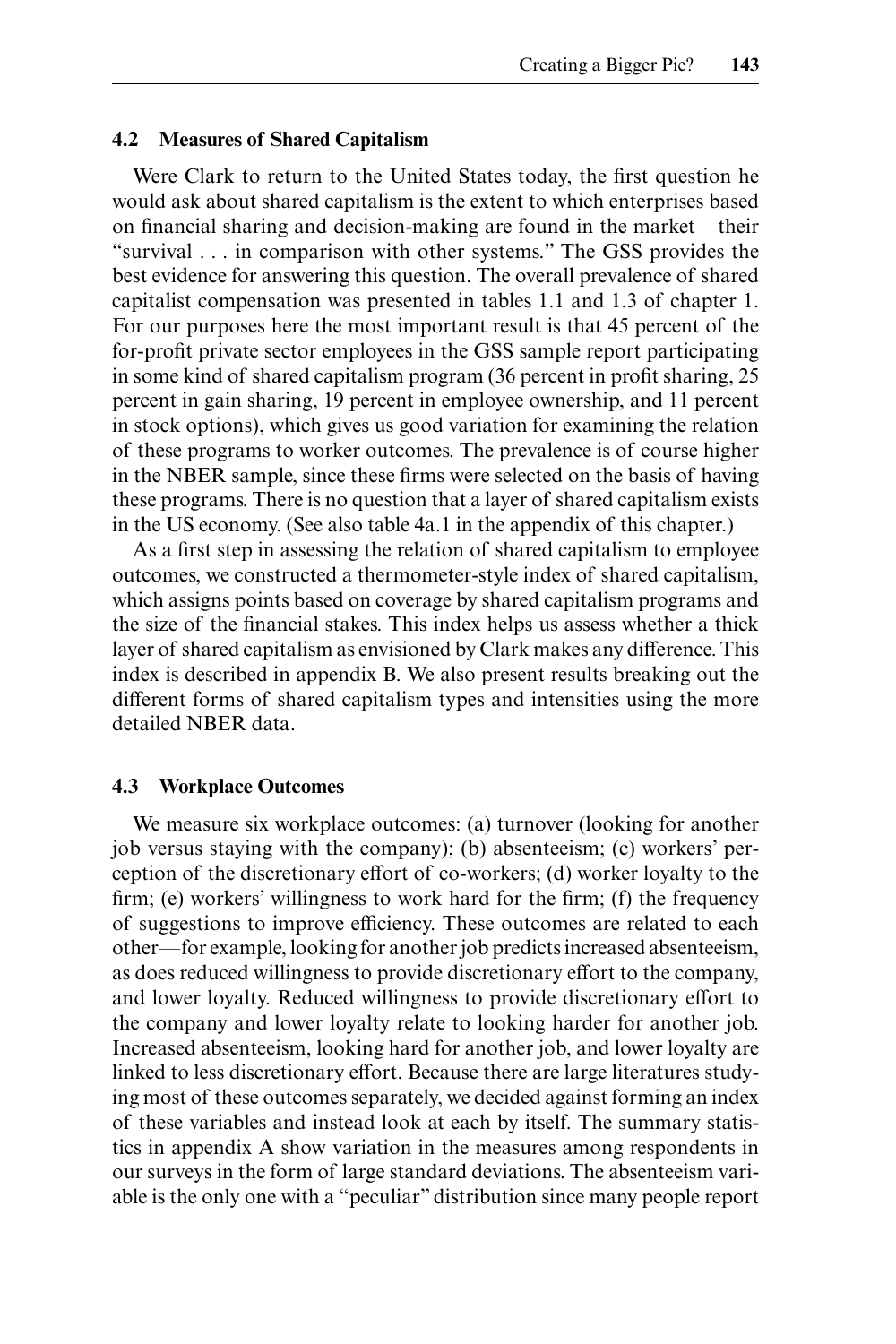zero absences while there is a long tail of persons absent for different time periods.

We use basic multivariate statistics to assess the link between shared capitalist compensation and the outcomes. We estimate ordinary least squares (OLS) models of the impact of shared capitalist compensation on the workplace outcomes where appropriate, and ordered probit models when the outcomes have several values with a natural ordering (e.g., "not at all true, not very true, somewhat true, and very true"). Because more than half of the values of absenteeism are zero, we use the tobit model to analyze that outcome. We run the regressions with the same independent variables for the national and NBER data sets and then probe our results in the NBER data set by adding measures of other human resource policies that may independently affect the workplace outcomes, such as participation in an employee involvement team, training, and job security.

We interpret the results from the two surveys differently in light of the difference in their sample designs. Since the GSS is a nationally representative survey, it will have few if any workers in the same firm, so that it provides information on workers across firms. The variation in shared capitalist incentives and behavior reflects differences in firm policies. By contrast, the NBER survey covers a representative sample of workers in a nonrepresentative sample of firms. To deal with the nonrepresentative firm problem, we include company fixed effects in most calculations. This focuses on the effect of variation in shared capitalist incentives on attitudes and behavior within companies. However, we analyze some ESOP variables across companies as well as within companies because Employee Retirement Income Security Act (ERISA) rules require virtually all workers in a firm to be covered, so that the cross-firm variation in the data is potentially more informative than within-firm variation, which may reflect peculiarities between groups of workers within the firm.

Table 4.1 summarizes the empirical results of regression analyses of the relationship between the shared capitalism index and outcomes in our data sets. It shows that in both the NBER and GSS surveys, the likelihood of searching for another job is lower the higher is the shared capitalism index. When the controls in the national survey and in the NBER survey are the same, the coefficient on the index is the same. Addition of measures of other human resource policies reduces the coefficient in the shared capitalism variable in the NBER data, but it still remains significant (line 2b). In addition, the NBER asked workers if they would turn down a higher-paying job to stay with their firm. The shared capitalist index raises the likelihood that workers would do so (line 3), which implies that they value these policies either for the additional income they are likely to bring or for the stake they give workers in the company.

The NBER survey asked workers how many days they were absent in the previous six months—a question that was not included on the GSS. Here,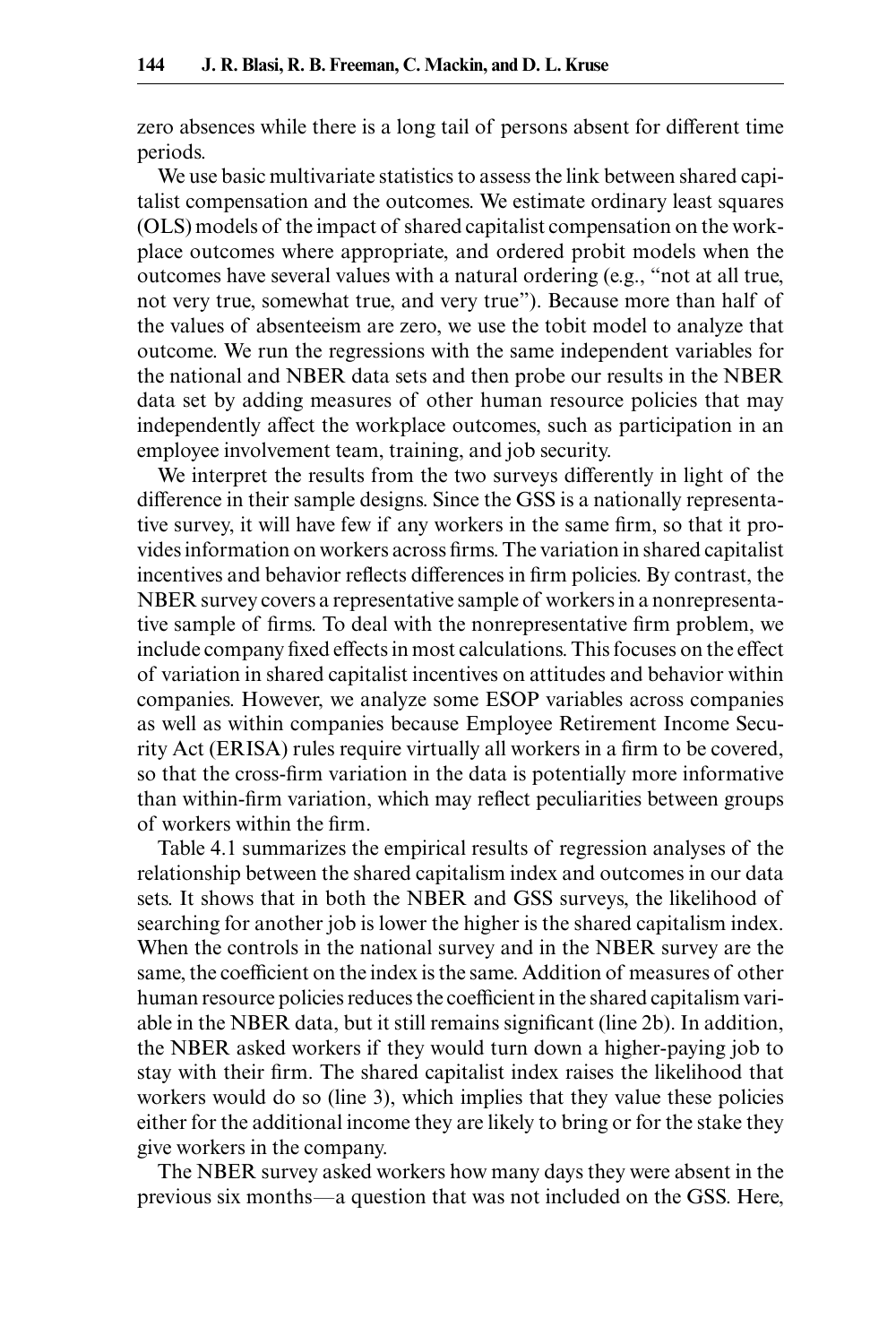| Table 4.1                          | Relation of shared capitalism to workplace outcomes                              |                               |                         |           |          |                 |                             |
|------------------------------------|----------------------------------------------------------------------------------|-------------------------------|-------------------------|-----------|----------|-----------------|-----------------------------|
|                                    |                                                                                  | Coefficient (s.e.)            |                         | Controls  |          |                 |                             |
| Dependent variables                |                                                                                  | capitalism index<br>of shared | demographics<br>Job and | team<br>冚 | Training | security<br>Job | $\geq$                      |
|                                    |                                                                                  | Turnover                      |                         |           |          |                 |                             |
| NBER company data<br>National data | 1 Not likely to search for new job (1-3 scale, ordered probit)                   | $0.039**$ (0.017)             | ×                       |           |          |                 | 1,743                       |
| 2a                                 | Not likely to search for new job (1-4 scale, ordered probit)                     | $0.039***$ (0.004)            |                         |           |          |                 | 39,132                      |
|                                    |                                                                                  | $0.018***$ (0.005)            |                         | ×         | ×        | ×               | 35,644                      |
| 3a                                 | Would turn down another job for more pay to stay with                            | $0.059**$ (0.027)             |                         |           |          |                 | 1,086                       |
| 3 <sub>b</sub>                     | this co. (1-5 scale, ordered probit)                                             | $0.062**$ (0.028)             |                         | ×         | ×        | ×               | 1,079                       |
|                                    |                                                                                  | Absenteeism                   |                         |           |          |                 |                             |
| NBER company data                  |                                                                                  |                               |                         |           |          |                 |                             |
|                                    | 4a Number of days absent in past 6 mos. (tobit)                                  | $0.152***$ (0.056)            |                         |           |          |                 | 38,069                      |
| $\frac{4}{5}$                      |                                                                                  | $0.161***$ (0.057)            |                         | ×         | ×        | ×               | 34,834                      |
|                                    |                                                                                  | Job effort and loyalty        |                         |           |          |                 |                             |
| National data                      |                                                                                  |                               |                         |           |          |                 |                             |
|                                    | 5 Co-worker effort (1-10 scale, OLS)                                             | $0.116***$ (0.026)            |                         |           |          |                 | 1,741                       |
|                                    | 6 Proud to be working for employer $(1-4 \text{ scale}, \text{ ordered profit})$ | $0.056***$ (0.014)            |                         |           |          |                 | 1,745                       |
| NBER company data                  |                                                                                  |                               |                         |           |          |                 |                             |
|                                    | 7a Co-worker effort (1-10 scale, OLS)                                            | $0.018**$ (0.007)             |                         |           |          |                 | 39,252                      |
|                                    |                                                                                  | (0.008)<br>0.006              |                         | ×         | ×        | ×               | 35,653                      |
| 8a                                 | Co-workers have enough interest in company issues to                             | $0.027***$ (0.005)            |                         |           |          |                 | 38,980                      |
|                                    | get involved (1-7 scale, OLS)                                                    | $0.014**$ (0.006)             |                         |           | ×        | ×               | 35,518                      |
|                                    |                                                                                  |                               |                         |           |          |                 | $_{\left(continued\right)}$ |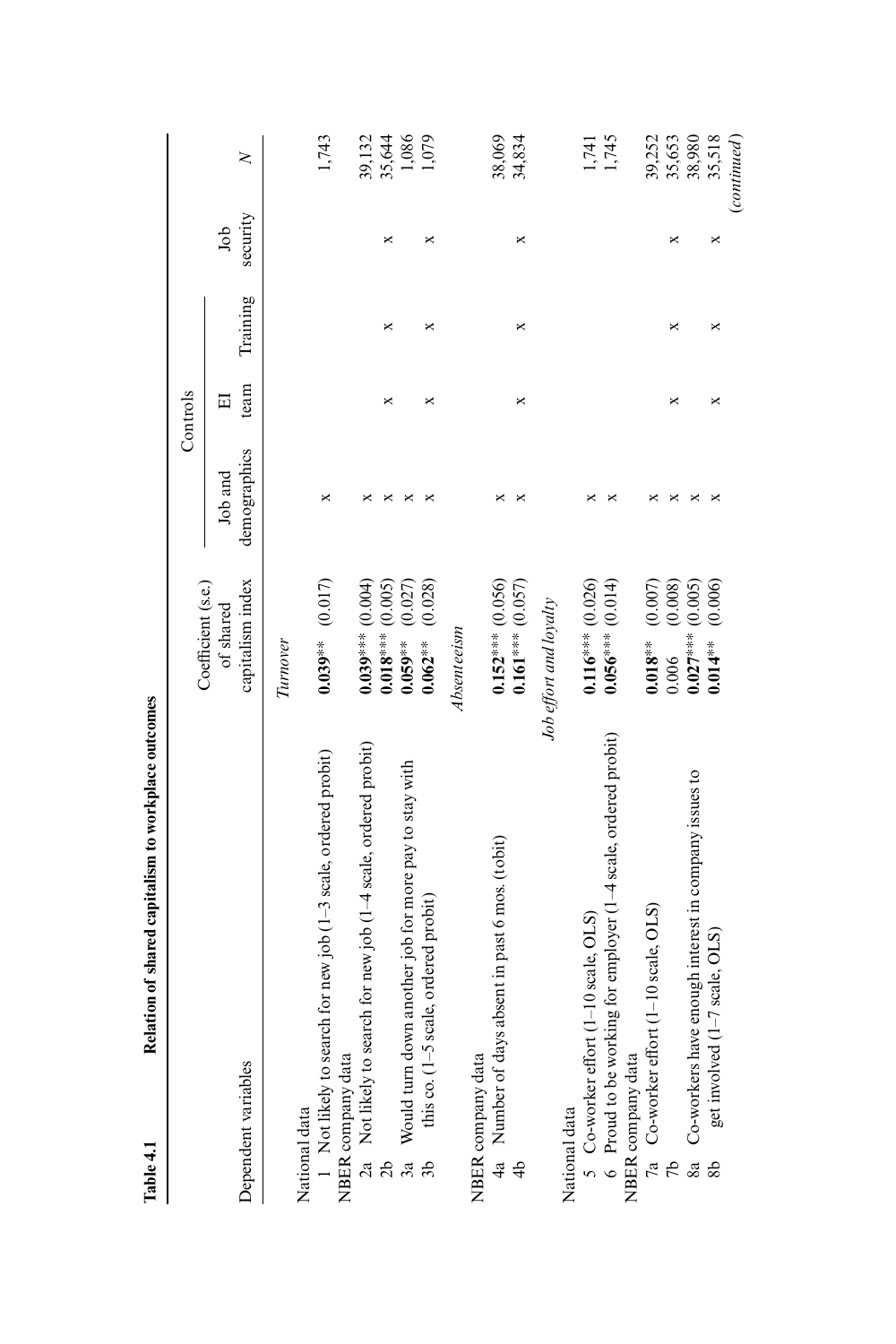|                                                                                                                                                                     |                                 |              | Controls |               |          |                  |
|---------------------------------------------------------------------------------------------------------------------------------------------------------------------|---------------------------------|--------------|----------|---------------|----------|------------------|
|                                                                                                                                                                     | Coefficient (s.e.)<br>of shared | Job and      |          |               | Job      |                  |
| Dependent variables                                                                                                                                                 | capitalism index                | demographics |          | team Training | security |                  |
| 9a Co-workers generally encourage each other to make                                                                                                                | $0.038***00.008$                |              |          |               |          | (2,799)          |
| $extra$ effort $(0-1, OLS)$                                                                                                                                         | $0.029***0.009$                 |              |          |               |          | 12,537           |
| 10a Loyalty toward co. (1-4 scale, ordered probit)                                                                                                                  | $.041***$ (0.004)               |              |          |               |          | 38,514           |
|                                                                                                                                                                     | $0.005$ .                       |              |          |               |          | 35,082           |
| Willing to work harder to help co. (1–5 scale, ordered probit)                                                                                                      | $0.023***$ (0.004)              |              |          |               |          | 89,159<br>35,595 |
|                                                                                                                                                                     | $0.015***00.004$                |              |          |               |          |                  |
| 12a Frequency of suggestions (1–5 scale, ordered probit)                                                                                                            | $0.035***(0.005)$               |              |          |               |          | 29,965           |
|                                                                                                                                                                     | 0.005                           |              |          |               |          | 26,860           |
| <i>Notes</i> : Each row represents results of separate regression. See appendix A for variable definitions and descriptive statistics. Job and demographic controls |                                 |              |          |               |          |                  |

include age, sex, race, tenure, occupation, education, full- time status, and ease of seeing co- workers for all regressions. The national data regressions also molude age, sex, race, tenure, occupation, education, tull-time status, and ease of seeing co-workers for all regressions. The national data regressions also include work in a team and ln(yearly earnings), and the NBER regressions also include management level (3 dummies), supervisory status, union membership, disability status, payment on an hourly rate, country effects (21 dumnies), closeness of supervision, ln(base pay), and company fixed effects. s.e. =<br>standard error; OLS = ordinary least squares. Coefficients in bol include work in a team and ln(yearly earnings), and the NBER regressions also include management level (3 dummies), supervisory status, union membership, disability status, payment on an hourly rate, country effects (21 dummies), closeness of supervision, ln(base pay), and company fixed effects. s.e. = ordinary least squares. Coefficients in bold are significant at  $p < .05$ . standard error;  $OLS =$ 

\*\*\* Significant at the 1 percent level. ∗∗∗Signifi cant at the 1 percent level.

\*\*Significant at the 5 percent level. ∗∗Signifi cant at the 5 percent level.

\*Significant at the 10 percent level. ∗Signifi cant at the 10 percent level.

(continued) **Table 4.1** (continued) Table 4.1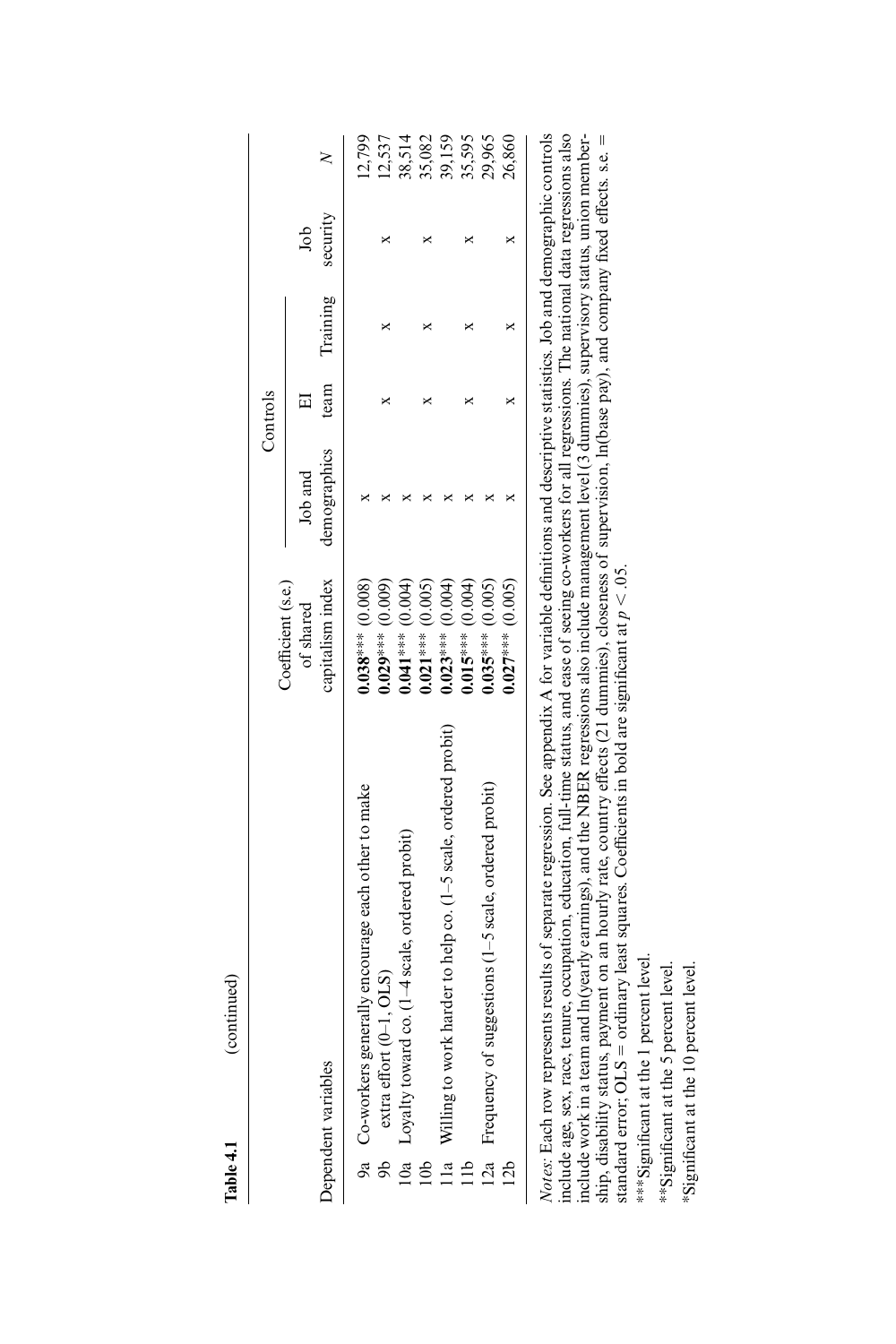the estimate in line 4 of table 4.1 shows that the shared capitalism index alone—without looking at the impact of the firm's corporate culture raises absences. This is the only outcome variable that is adversely associated with the index. Why? Reviewing absenteeism and turnover research, Johns (2002) emphasizes that persistent absenteeism signals a break in the psychological contract of trust and deeper problems in the corporate culture. This perspective sees absenteeism as part of a withdrawal continuum involving lateness- absenteeism- lack of loyalty- intended turnover- ultimate withdrawal of membership in the firm. Thus, the finding that shared capitalism has a different effect on absenteeism than on prospective turnover, loyalty, and other factors runs against the basic analysis of absenteeism. Studies of the relation between unionism, which also reduces turnover, however, often also find a positive association with absences. It may be that a greater sense of job security underlies both results. Another possibility is that absenteeism is a form of free riding that avoids co- worker scrutiny and criticism. Yet another possibility, which we explore later, is that the result is related to interactions with other firm policies and corporate culture.

Both the GSS and the NBER surveys ask workers how hard they believe their co- workers work. The estimates show that perceptions of co- worker effort are significantly positively related to the shared capitalism index, though the NBER result is no longer significant after controlling for several human resource policies (lines 5, 7). The NBER survey has two other measures that reflect perceptions of the extent to which co-workers are committed to the firm: the extent to which co-workers have enough interest in company issues to get involved in the firm, and whether co-workers generally encourage each other to make extra efforts. Again, the results show that shared capitalist programs raise the likelihood that workers report positively on these outcomes, both before and after controlling for human resource policies (lines  $8-9$ ).

Interpretation of the positive coefficients of a worker's receipt of shared capitalist compensation in predicting their perceptions of the work attitudes of co- workers is not, however, simple in the presence of the company dummy variables. The regressions reflect how workers paid with shared capitalist compensation view their fellow workers (with a glow) rather than how shared capitalism affects the workplace. Since we have many establishments or facilities within firms, they could also be telling us that facilities with greater shared capitalist compensation have workers who are willing to do more for the firm. One way to deal with this issue is to eliminate the company dummies from the regressions. This strengthens the estimated effects. Another way to deal with the problem is to aggregate the data by facilities so that we relate the average shared capitalism index at a workplace to the average perception of co- worker effort within that worksite. This asks the question most relevant to our analysis: whether respondents perceive greater effort in worksites with more shared capitalism, rather than whether workers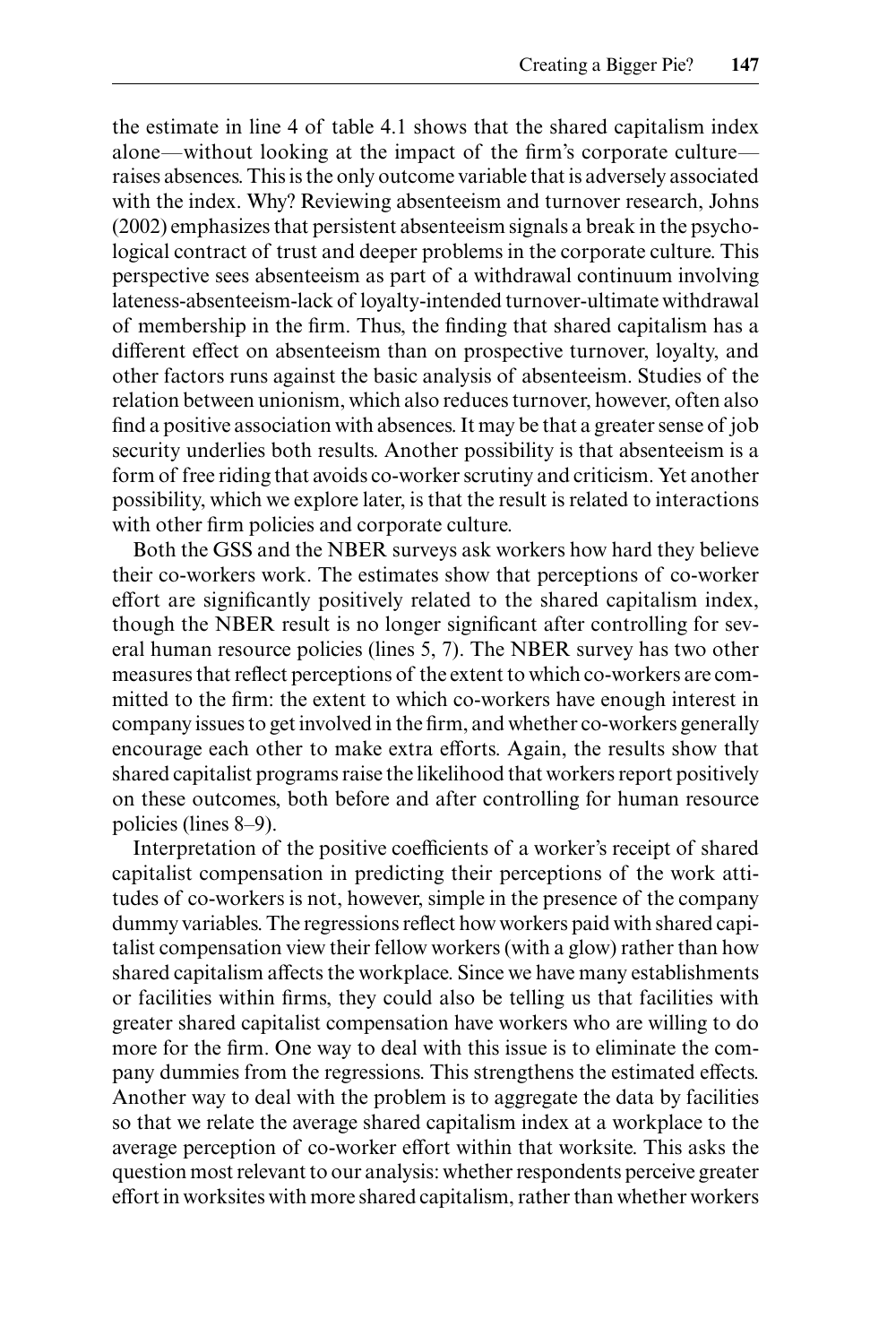with greater personal shared capitalist compensation perceive greater effort in their fellow workers. Figures 4.1 to 4.3 display the scatter plot of observations for the site averages and the regression line for them. They show that the shared capitalist index at a worksite is positively associated with workers saying that co-workers give greater effort to the firm.



Fig. 4.1 Shared capitalism and worker effort *Note:* Co-workers effort  $(1-10 \text{ scale}) = 6.765$   $(.125) + 0.087$   $(.043)$  (shared capitalist index).



**Fig. 4.2 Shared capitalism and co- worker interest in company** *Note:* Co-workers work interest in firm  $(1-10 \text{ scale}) = 3.580 (0.082) + 0.173 (0.028)$  (shared capitalist index).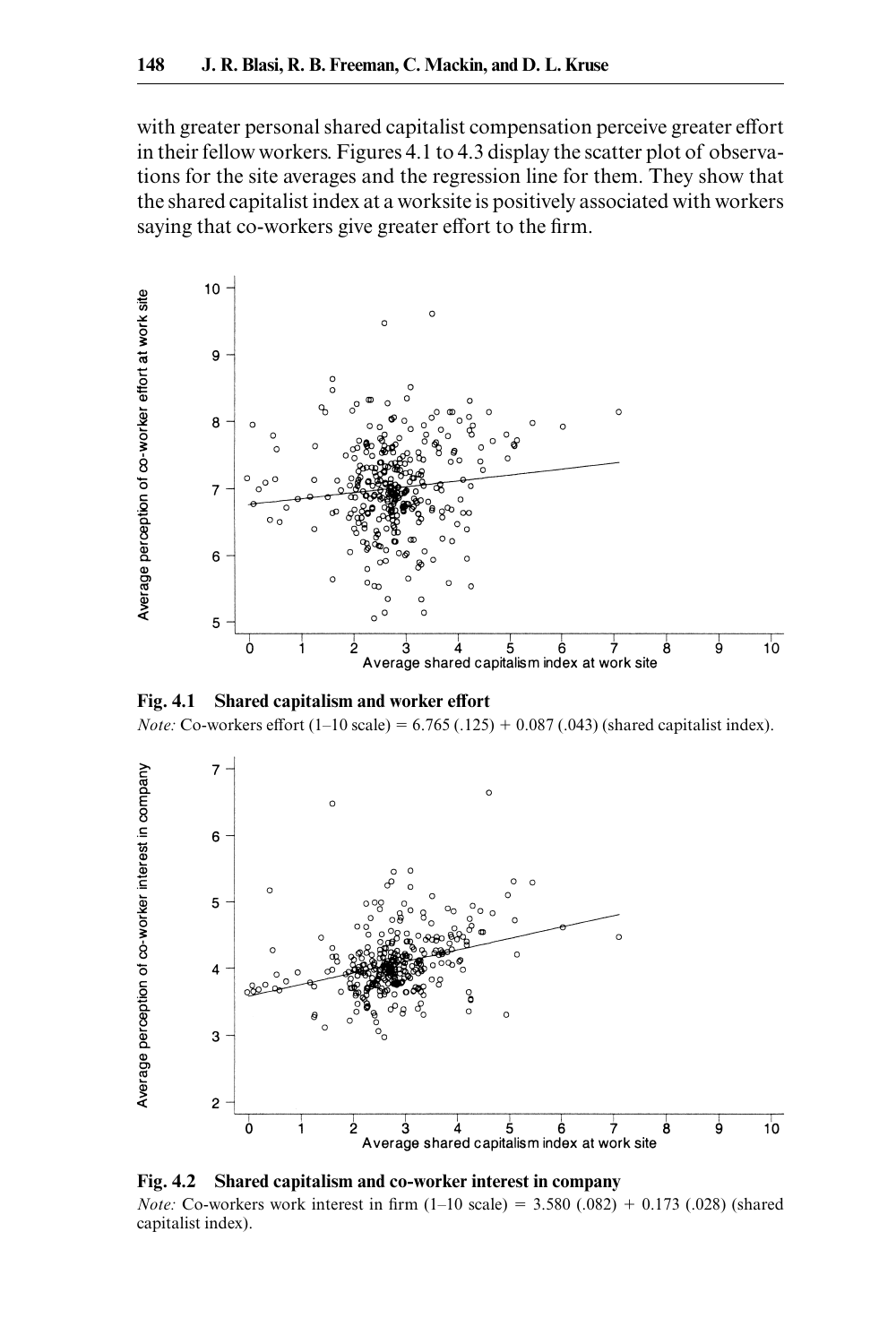

**Fig. 4.3 Shared capitalism and worker encouragement** *Note:* Co-workers encourage others  $(1-10 \text{ scale}) = 0.572$  (.073)  $+ 0.043$  (.020) (shared capitalist index).

Finally, we turn from perceptions of how co- workers behave to questions in which workers report on their own attitudes and behavior and relate these responses to the workers' own shared capitalist compensation. Both surveys asked questions relating to worker loyalty. The GSS asked if workers were proud to be working for their employer: shared capitalism raises positive responses on this item (line 6). The NBER asked about loyalty to the firm: this measure is positively related to the shared capitalism index before and after controlling for high- performance policies in the NBER survey (line 10). The NBER survey also asked how willing workers would be to work harder to help the company, and the frequency with which they make suggestions about improving the workplace. The higher the shared capitalist index the more likely are workers to say that they themselves would work hard for the firm (line 11), and the more likely are workers to say that they make many suggestions (line 12).

#### **4.4 Particular Programs**

The NBER survey contains sufficiently detailed information and a large enough sample to allow us to disaggregate the shared capitalist index into its component parts to see which policies or programs contribute more/ less to the estimated effects in table 4.1. Table 4.2 gives the results of these calculations for variables in which the individual reports on their own behavior or attitudes. Column (1) shows that the likelihood of not searching for a new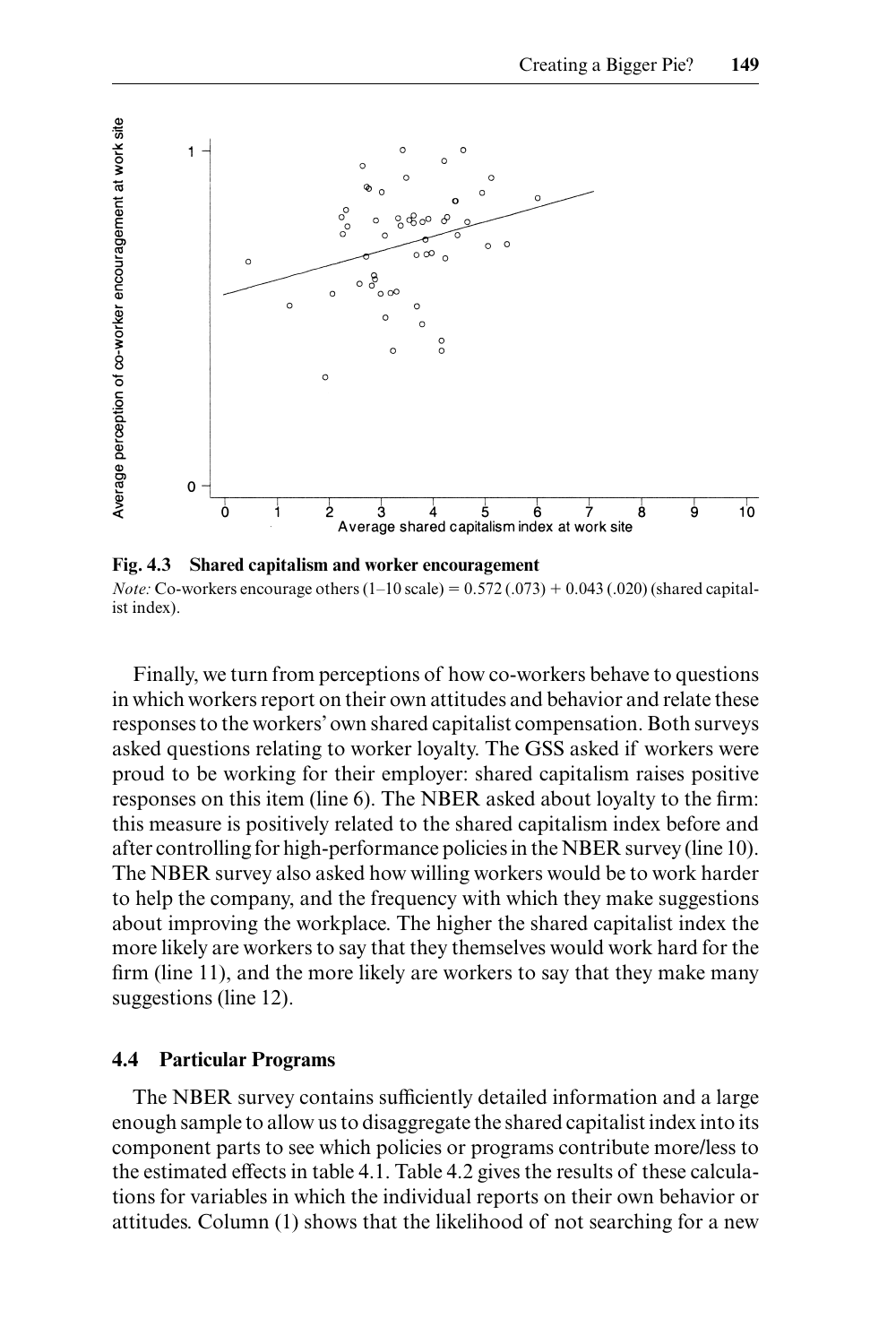| Dependent variable:                                                                                                                                                                                                                                                                                                                                                                                                    | (ordered probit)<br>for new job<br>Not likely<br>to search                                                                                                                                                                | Absenteeism<br>(Tobit)<br>$\widehat{\circ}$                                                                                                                                                                 | Loyalty (ordered<br>$\text{probit})$<br>$\odot$                                                                                                                                                               | (ordered probit)<br>work harder<br>Willing to<br>$\hat{t}$                                                                                                                                             | (ordered probit)<br>Suggestion<br>frequency<br>$\widehat{\mathbf{c}}$                                                                                                                              |
|------------------------------------------------------------------------------------------------------------------------------------------------------------------------------------------------------------------------------------------------------------------------------------------------------------------------------------------------------------------------------------------------------------------------|---------------------------------------------------------------------------------------------------------------------------------------------------------------------------------------------------------------------------|-------------------------------------------------------------------------------------------------------------------------------------------------------------------------------------------------------------|---------------------------------------------------------------------------------------------------------------------------------------------------------------------------------------------------------------|--------------------------------------------------------------------------------------------------------------------------------------------------------------------------------------------------------|----------------------------------------------------------------------------------------------------------------------------------------------------------------------------------------------------|
| as % of base pay<br>Stock option grant as % of avg. grant<br>Gain sharing<br>Gain sharing bonus as % of base pay<br>Individual bonus<br>Individual bonus as % of base pay<br>Stock option holding<br>Stock option holding<br>Stock option value as % of base pay<br>Rec'd stock option grant last year<br>chip<br>Profit sharing bonus<br>Employee ownership<br>Any employee owner<br>Profit sharing<br><b>Bonuses</b> | $0.096(0.021)$ ***<br>$0.085(0.028)$ ***<br>$0.082(0.027)$ ***<br>$0.037(0.014)$ ***<br>$0.072(0.020)$ ***<br>$0.175(0.100)$ *<br>$0.010(0.006)$ *<br>$0.111(0.059)$ *<br>0.095(0.114)<br>0.012(0.117)<br>$-0.074(0.058)$ | $0.929(0.268)$ ***<br>$-4.117(1.559)$ ***<br>$-0.975(0.342)$ ***<br>$1.583(0.715)$ **<br>0.529(1.346)<br>0.489(0.360)<br>$-0.364(1.602)$<br>0.085(0.077)<br>$-0.633(0.699)$<br>0.347(0.248)<br>0.175(0.165) | $0.546(0.107)$ ***<br>$0.143(0.027)$ ***<br>$0.187(0.057)$ ***<br>$0.065(0.019)$ ***<br>$-0.140(0.058)$ **<br>$-0.100(0.124)$<br>0.015(0.028)<br>0.003(0.006)<br>0.203(0.123)<br>0.011(0.021)<br>0.016(0.014) | $0.436(0.095)$ ***<br>$0.063(0.025)$ ***<br>$0.039(0.019)$ **<br>$0.266(0.109)$ **<br>0.034 (0.026)<br>0.128(0.111)<br>$-0.085(0.053)$<br>0.002(0.006)<br>0.034(0.052)<br>0.015(0.018)<br>0.009(0.012) | $0.166(0.021)$ ***<br>0.034(0.023)<br>$-0.091(0.132)$<br>0.004(0.032)<br>0.152 (0.188)<br>$-0.021(0.070)$<br>$-0.032(0.020)$<br>0.021(0.034)<br>$-0.114(0.199)$<br>$-0.037(0.032)$<br>0.028(0.071) |
| Employee-owned stock as % of pay                                                                                                                                                                                                                                                                                                                                                                                       | 0.001(0.010)                                                                                                                                                                                                              | $-0.171(0.127)$                                                                                                                                                                                             | $0.051(0.010)$ ***                                                                                                                                                                                            | 0.008(0.009)                                                                                                                                                                                           | $0.024(0.014)$ *                                                                                                                                                                                   |
| (pseudo) $R^2$<br>Cut point 2<br>Cut point 1                                                                                                                                                                                                                                                                                                                                                                           | $-0.826(0.239)$<br>$-0.318(0.239)$<br>37796<br>0.035                                                                                                                                                                      | 36,769<br>0.018                                                                                                                                                                                             | $-0.578(0.246)$<br>0.226(0.246)<br>37192<br>0.060                                                                                                                                                             | $-0.858(0.226)$<br>$-0.318(0.226)$<br>37817<br>0.042                                                                                                                                                   | 1.327 (0.313)<br>3.560 (0.313)<br>29,292<br>0.074                                                                                                                                                  |

Workplace outcomes related to type of shared capitalism plan **Table 4.2 Workplace outcomes related to type of shared capitalism plan**

Table 4.2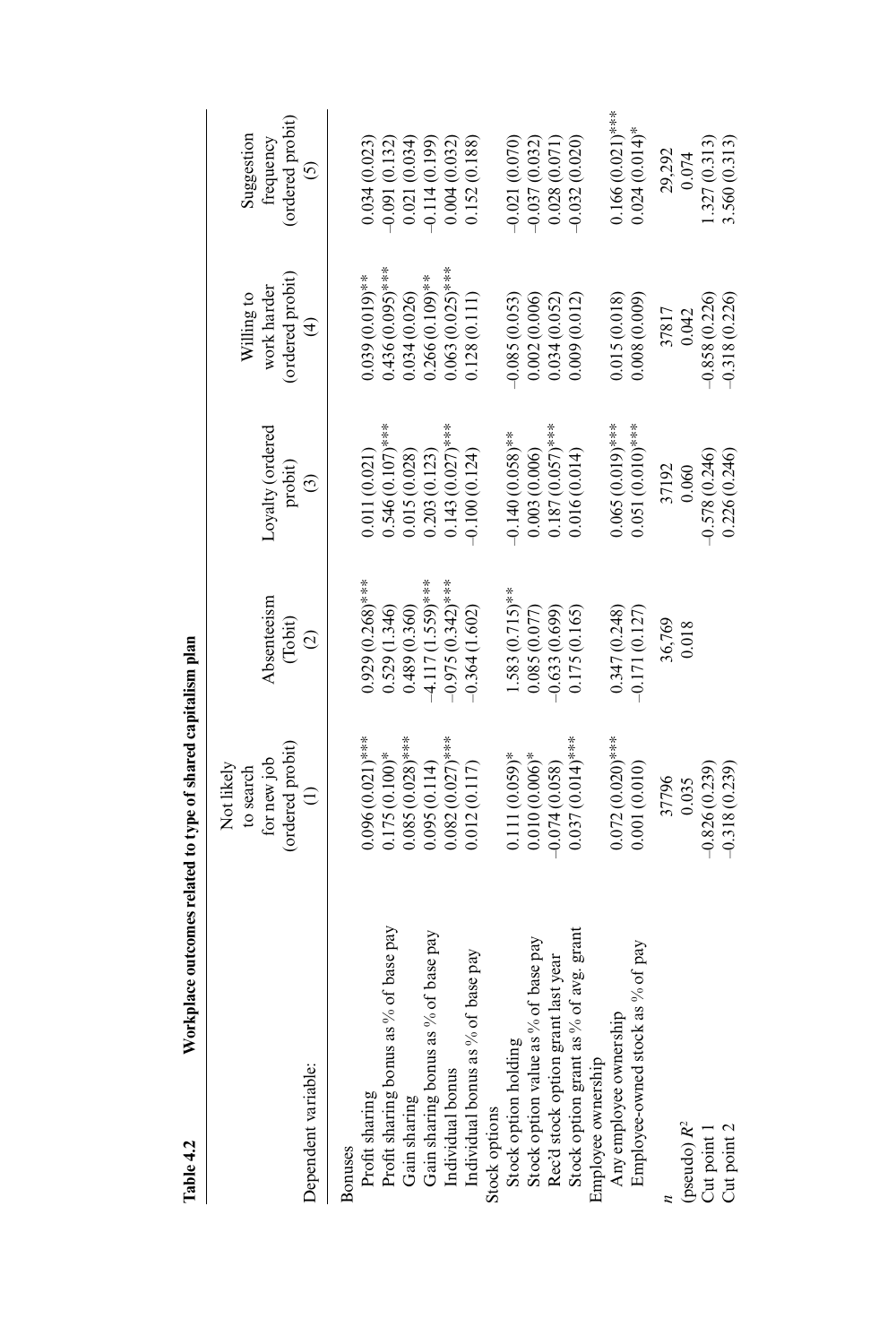| Cut point 3                                                                                                                              | 0.640(0.239)       |                     | 1.381 (0.246)      | 0.627 (0.226)      | 4.117 (0.313)      |
|------------------------------------------------------------------------------------------------------------------------------------------|--------------------|---------------------|--------------------|--------------------|--------------------|
| Cut point 4                                                                                                                              |                    |                     |                    | 1.864 (0.226)      | 4.826 (0.314)      |
| Breakdowns by type of employee ownership <sup>a</sup>                                                                                    |                    |                     |                    |                    |                    |
| ESOP                                                                                                                                     | $0.097(0.057)$ *   | $-0.539(0.679)$     | $-0.041(0.055)$    | $-0.091(0.052)$ *  | $0.304(0.064)$ *** |
| ESOP stock as % of pay                                                                                                                   | $-0.022(0.022)$    | 0.105(0.265)        | 0.018(0.022)       | $0.053(0.020)$ *** | 0.034(0.024)       |
| ESPP                                                                                                                                     | $-0.013(0.042)$    | 0.780(0.518)        | 0.047(0.043)       | 0.058(0.039)       | $-0.039(0.068)$    |
| ESPP stock as % of pay                                                                                                                   | $0.063(0.035)$ *   | $-0.519(0.441)$     | 0.053 (0.036)      | 0.029(0.031)       | $-0.094(0.114)$    |
|                                                                                                                                          | $0.105(0.019)$ *** | 0.118 (0.230)       | $0.111(0.018)$ *** | $0.072(0.017)$ *** | $0.115(0.020)$ *** |
| 401(k) stock<br>401(k) stock as % of pay                                                                                                 | $0.031(0.017)$ *   | $-0.180(0.213)$     | $0.087(0.016)$ *** | $-0.011(0.015)$    | $-0.003(0.021)$    |
| Stock from options                                                                                                                       | $-0.032(0.040)$    | 0.810(0.503)        | 0.061(0.043)       | $-0.002(0.038)$    | $-0.012(0.069)$    |
| Stock from options as % of pay                                                                                                           | $-0.040(0.021)$ *  | $-0.176(0.286)$     | 0.019 (0.024)      | $-0.001(0.021)$    | 0.047(0.073)       |
| Open mkt. stock                                                                                                                          | $-0.018(0.029)$    | $-1.146(0.399)$ *** | $0.089(0.031)$ *** | $0.072(0.028)$ **  | $0.160(0.052)$ *** |
| Open mkt. stock as % of pay                                                                                                              | 0.010(0.049)       | 0.300(0.625)        | $-0.031(0.052)$    | 0.035 (0.048)      | $-0.515(0.255)$ ** |
| ESOP coefficients without fixed effects <sup>a</sup>                                                                                     |                    |                     |                    |                    |                    |
| ESOP                                                                                                                                     | $0.168(0.035)$ *** | $-0.190(0.422)$     | $0.186(0.034)$ *** | $-0.001(0.032)$    | $-0.080(0.038)$ ** |
| ESOP stock as % of pay                                                                                                                   | $-0.021(0.020)$    | $-0.170(0.242)$     | 0.017(0.020)       | $0.051(0.018)$ *** | 0.037(0.023)       |
| Matter Caa amountly a four unital definition on d'accumulation a l'accumulation de controle for occurrent of dimension and (2 dimension) |                    |                     |                    |                    |                    |

*Notes:* See appendix A for variable definitions and descriptive statistics. All regressions include controls for occupation (5 dummies), mgt. level (3 dummies), Notes: See appendix A for variable definitions and descriptive statistics. All regressions include controls for occupation (5 dummies), mgt. level (3 dummes),<br>hourly pay status, supervisory status, tenure in years, hours w hourly pay status, supervisory status, tenure in years, hours worked per week, union status, age, gender, marital status (2 dummies), family size, college graduate, graduate degree, number of kids, race (4 dummies), disability status, ln(fi xed pay), closeness of supervision, ability to observe co- workers, country e (21 dummies), and company fixed effects. Standard error in parentheses. ffects. Standard error in parentheses.  $(21$  dummies), and company fixed e

ffects" represent separate regressions that contain "The sections labeled "Breakdown by type of employee ownership" and "ESOP coefficients without fixed effects" represent separate regressions that contain fficients without fi xed e all of the bonus and stock option variables listed above, along with the control variables listed below. all of the bonus and stock option variables listed above, along with the control variables listed below. aThe sections labeled "Breakdown by type of employee ownership" and "ESOP coe

\*\*\* Significant at the 1 percent level. ∗∗∗Signifi cant at the 1 percent level.

\*\*Significant at the 5 percent level. ∗∗Signifi cant at the 5 percent level.

'Significant at the 10 percent level. ∗Signifi cant at the 10 percent level.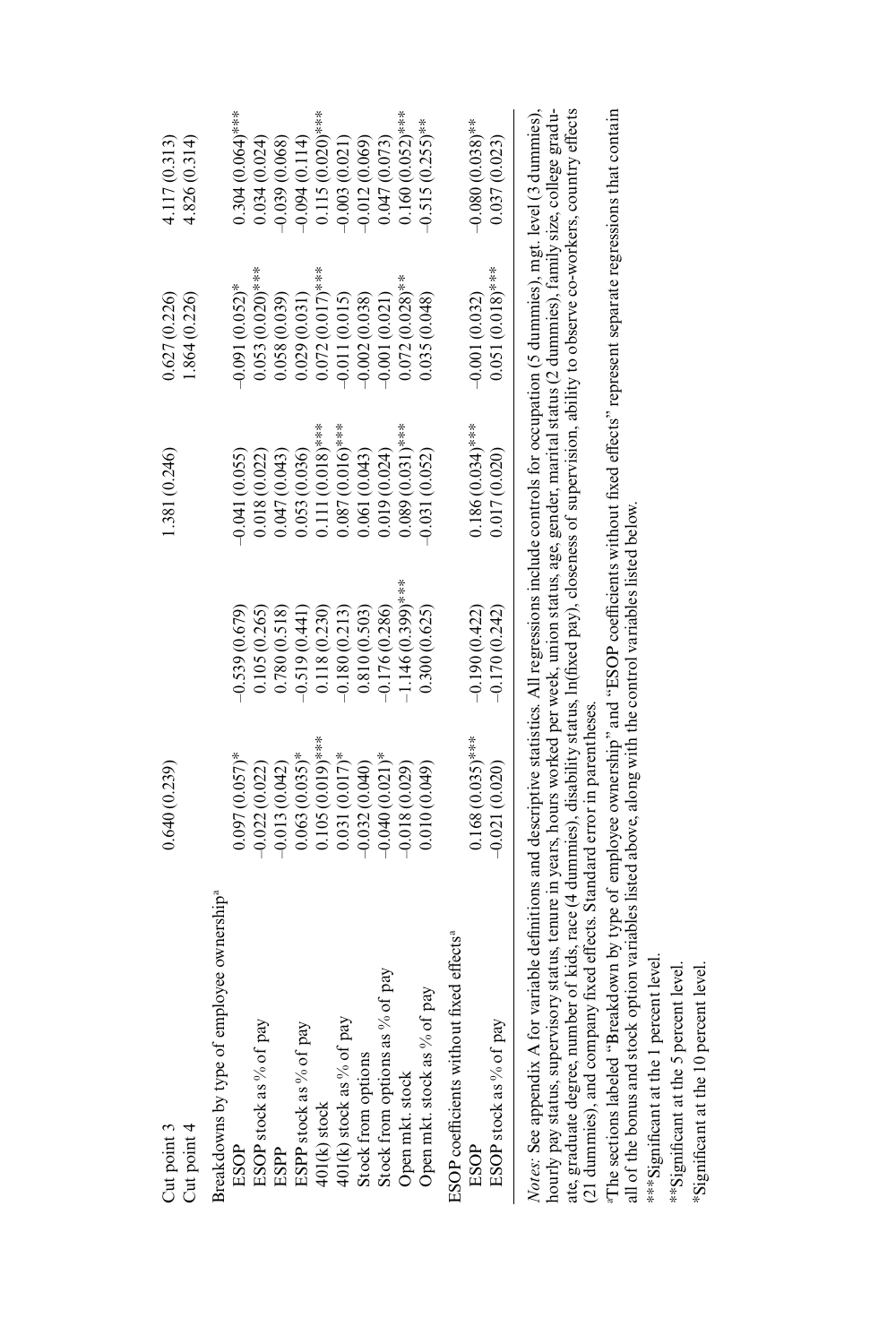job is strongly related to profit-sharing and gain-sharing eligibility, employee ownership, and having a larger stock option grant last year, and that workers who receive individual bonuses are also less likely to look for another job.

Column (2) shows that the aberrant finding that shared capitalism increases absenteeism is higher among those who are eligible for profi t sharing and who hold stock options. This goes against the findings of lower absenteeism in profit-sharing companies in UK and French firms (Wilson and Peel 1991; Brown, Fakhfakh, and Sessions 1999) and with a study of US firms that found employee ownership alone did not affect absenteeism (Hammer, Landau, and Stern 1981), though it is consistent with the finding by Brown, Fakhfakh, and Sessions (1999) that absenteeism increased slightly when profit sharing was introduced after employee ownership. The regression finding that absenteeism is lower among those who are eligible for individual bonuses lends some support to the possibility that higher absenteeism among those paid by group incentives reflects free rider behavior.

The next two columns show that loyalty and willingness to work hard are positively related to the size of the profit-sharing and gain-sharing bonuses, and to holding employer stock purchased through a 401(k) plan or on the open market (columns [3] and [4]). Loyalty is also positively linked to receiving a stock option grant last year, while willingness to work hard is linked to the size of one's ESOP stake. The frequency with which workers report making suggestions is, by contrast, significantly related only to employee ownership (column [5]).

Overall, the forms of shared capitalism that appear to have the strongest effects on outcomes are profit sharing and employee ownership.

The bottom panels in table 4.2 disaggregate the ownership variable and report coefficients when the company dummy is removed from the regression. The results for the disaggregation of the ownership variable show that the largest ownership impacts come with 401(k) plans and when workers buy shares on the open market. The sizable 401(k) effect compared to the ESOP ownership effect may reflect the greater individual ownership of the 401(k) (although the company stock match for which workers do not pay with their savings in 401(k) plans is comparable to an ESOP) while the impact of buying shares on the open market may reflect individual's positive assessment of the future of the firm. Finally, the regressions that exclude company dummies to pick up differences in shared capitalist compensation across companies as well as across facilities and individuals within facilities find stronger ESOP effects than the regressions that include the company dummy variables.

#### **4.5 Complementarities** → **Corporate Culture?**

A critical issue in analyzing a distinct organizational or institutional form is whether its impact on behavior and outcomes operates independently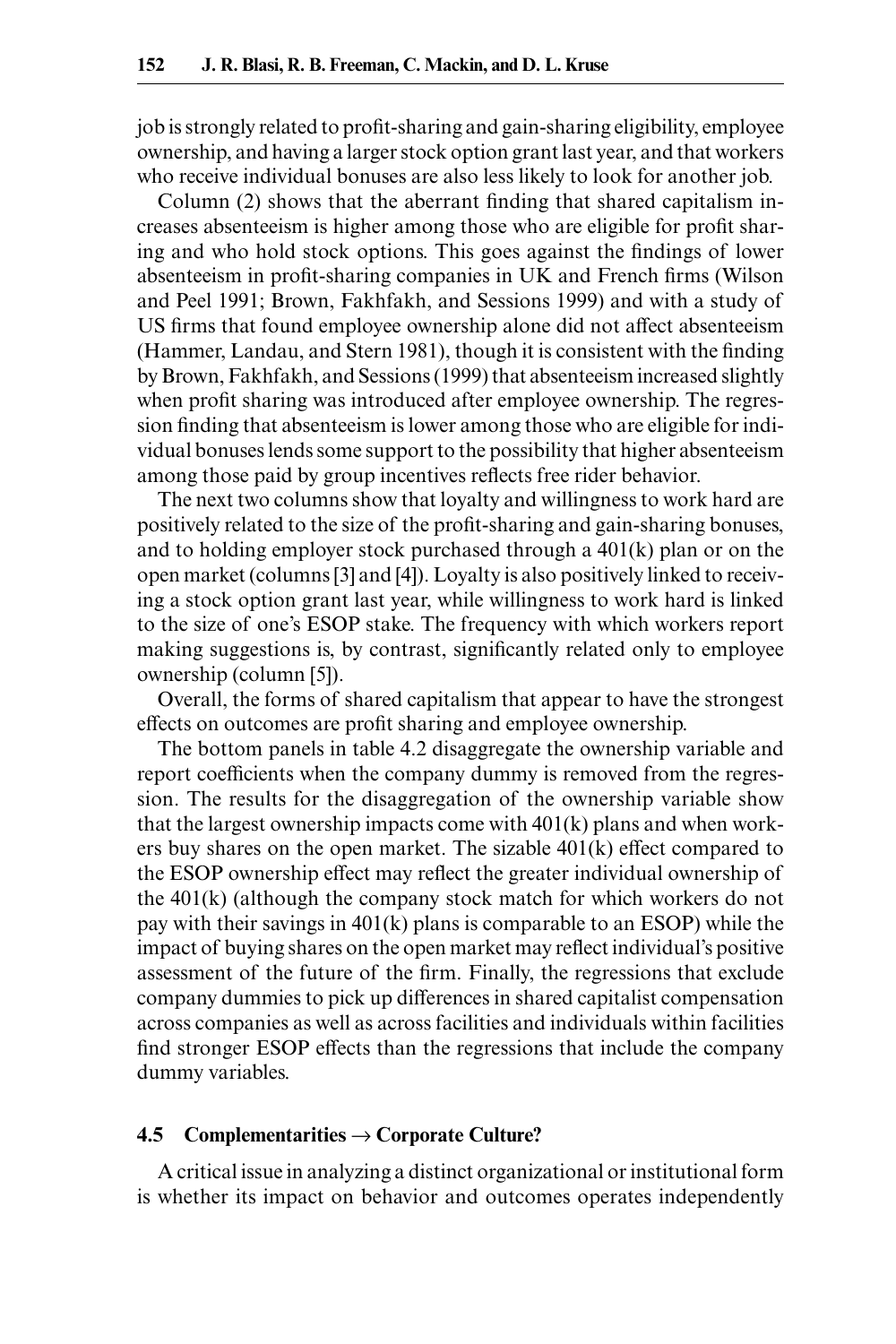of other practices or policies or whether its impact depends interactively on them. The thrust of theoretical analysis of shared capitalist compensation, from Clark to the present, is that changing the monetary incentives by itself is unlikely to occur or work well independent of other policies. Firms that introduce profit sharing or employee ownership must give workers the authority to make decisions that increase performance to change their behavior in ways that raise output and profits.<sup>5</sup> Research on "high performance work systems" have found that they work best as a package of complementary policies regarding recruitment, training/information, performance management/sharing, work redesign, and so on.<sup>6</sup> Recent evidence from the United Kingdom strongly suggests that the effects of shared capitalism are conditioned by complementarities with other policies (Robinson and Wilson 2006). Based on these considerations and evidence we expect that shared capitalist incentives should also work better when combined with certain other firm policies.

To examine the interaction or complementarity of shared capitalist compensation with high- performance workplace policies, we constructed an *index of high- performance work policies* that gives one point each for being in an employee involvement team, receiving formal training in the past twelve months, and having high job security.<sup>7</sup> We interacted this index with the shared capitalism index in regressions for the likelihood of searching for a new job, absenteeism, loyalty to the firm, willingness to work harder, and frequency of suggestions. In addition, we examined the interaction between shared capitalism and a measure of employer *supervision of employees.* Evi-

5. Research often finds an interaction between participation and ownership on output but most data sets contain little information on the mechanisms for this. The US Government Accountability Office (GAO) study (1987), which matched survey data with records on company finances, found an interaction between employee participation in management and employee ownership on productivity, as did the US National Institute of Mental Health study (Rosen, Klein, and Young 1986) and its follow-up study (Rosen and Quarry 1987). Freeman and Dube (chapter 5 of this volume) found that employee involvement had a larger impact on indicators of worker productivity, job satisfaction, and attitudes toward the firm than did participation in financial rewards, but that the highest outcomes occurred when firms combined pay for company/group performance, ownership stake in the firm, and employee involvement committees. Analyzing UK establishments, Conyon and Freeman (2001) found that the companies that adopted profit sharing, employee ownership, and broad stock option schemes had higher productivity and more information and decision sharing practices. Studies of ESOPs and other forms of employee ownership generally find a positive relationship between ownership and performance (Levine 1995, 81) that is strongest with worker participation.

6. Ichniowski et al. (1996); Ichniowski, Shaw, and Prennushi (1997); Huselid, Jackson, and Schuler (1997); Becker and Huselid (1998); and Becker, Huselid, and Ulrich (2001). Cappelli and Neumark found that high performance work practices such as self- directed work teams only significantly predicted increased productivity when combined with profit/gain sharing (2001, 34).

7. We experimented with indices that also included measures of information sharing, job rotation, and rigorous selection, and obtained similar results. We focus on the index based on employee involvement, training, and job security since the sample sizes are smaller for job rotation and rigorous selection, and the grade of the company on sharing information reflects an employee evaluation of the policy's success rather than the existence of a policy.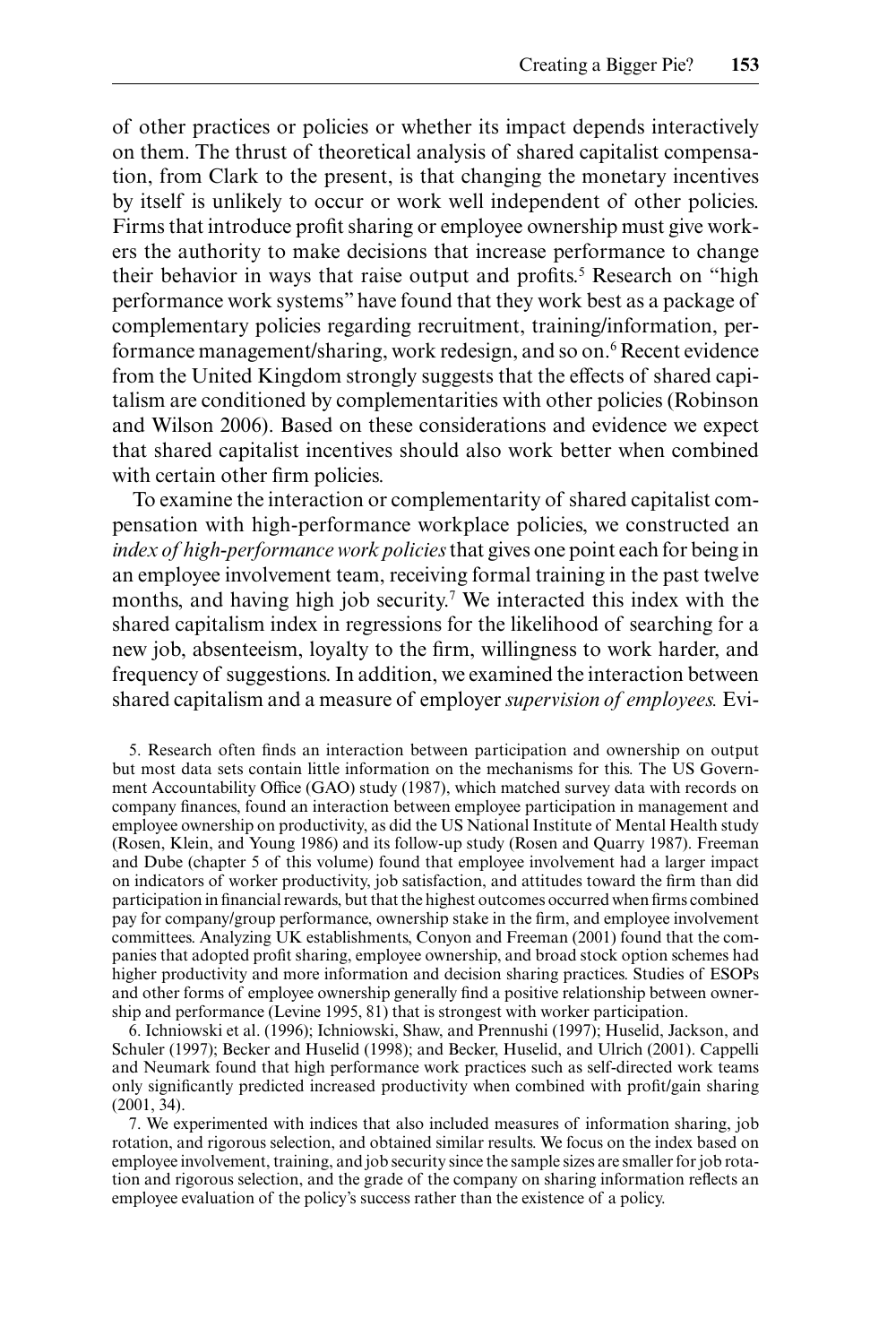dence presented in chapter 8 shows that workers covered by more shared capitalist policies are less closely supervised than others, suggesting that shared capitalism substitutes for supervision in motivating workers. Combining shared capitalism with close supervision may reduce the effect of shared capitalism by sending a mixed message to employees: "We want you to work harder and be more committed to the company because of your (profit share/employer stock/stock options), but we're still going to keep a very close eye on you."

Finally, we also examine whether the extent to which shared capitalism substitutes for fixed wages may also be an important determinant of its effects. We expect that employees will react better to shared capitalist compensation when it is a gift- exchange add- on to existing compensation, rather than a substitute for which they sacrifice certain income flows for greater risk in compensation. While we do not have measures of alternative wages available to employees, the NBER survey asked how employees' fixed wages compare to market levels, from which we constructed a dummy variable indicating that the worker feels she or he is *paid at or above market levels.* We interact this variable with the shared capitalist index as well.

Table 4.3 summarizes the results of these calculations. The regression coefficients on the interaction terms show that other firm policies measured by the high performance practice index affects the impact of shared capitalism—representing possible complementarities on most outcome variables—and that supervision intensity and wage relative to market wage also have some interactive effects. Column (1) shows that the positive effect of shared capitalism on not searching for a new job exists only for those who are covered by the high performance policies and reveals a strong negative interaction of shared capitalism with close supervision. While column  $(2)$  finds no significant interactions for any of the three new variables with the shared capitalism index in affecting absenteeism, the high performance indicator reduces absences while close supervision raises them. With these variables and interactions the strong positive relation between shared capitalism and absenteeism is weakened and no longer significantly different from zero, suggesting that the effect found in table 4.1 may be masking that of high performance, supervision, and pay relative to market. Columns (3) and (4) show substantial shared capitalism interactions on loyalty and willingness to work hard. These outcomes are enhanced when shared capitalism is combined with high performance policies and fixed pay at or above the market level, and are hurt when shared capitalism is combined with close supervision.

Finally, column (5) shows that shared capitalism has a negative interaction with high performance policies and a positive link to supervision in affecting frequency of suggestions. The positive effect of shared capitalist policies among workers who are not covered by high performance policies might reflect the fact that those in high performance workplaces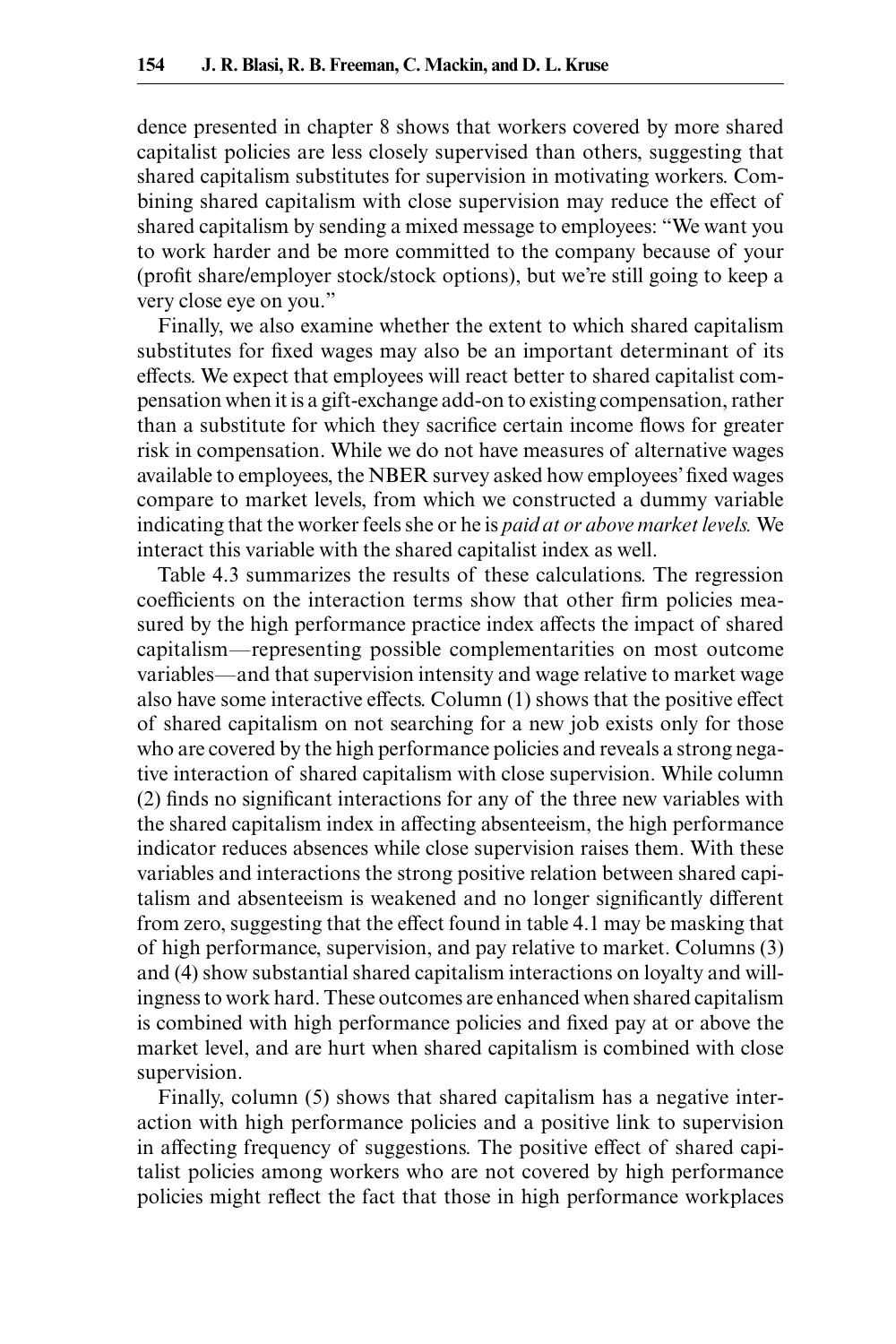Interactions between company policies and workplace outcomes **Table 4.3 Interactions between company policies and workplace outcomes**

Table 4.3

 $0.253(0.018)$ \*\*\*  $-0.015(0.005)$ \*\*\*  $-0.017(0.005)$ \*\*\*  $-0.073(0.028)$ \*\*\*  $0.035(0.012)$ \*\*\* \*\*\*(^(100) S\$P\$20.00 (0.02 (0.002) 1002 (0.009) №1009 (0.009) (0.0009) (0.0009) (0.009) (0.009) 0.000 0.000 0.000 0.000 0.000 0.000 0.00 0.04 №1 (0.09 0.04 №1 0.04 №1 0.012) № 1.02 № 1.02 № 1.025 № 1.025 № 1.025 № 1.025 High performance policy index 0.0158 (0.016) +0.64°∗∗ −0.058 (0.016) +0.042 (0.015) €0.015 (0.015) 0.015) +0.253 (0.018) ≈∗∗∗ 0.253 (0.018) +0.253 (0.018) +0.253 (0.018) +0.253 (0.018) +0.253 (0.018) +0.253 (0.018) +0.253 «shared capitalism index 0.013 (0.013 (0.003) 0.001 0.027 (0.027 (0.027 (0.027 (0.028) 0.015 (0.015 0.015 (0.0<br>У∗∗∗ 0.027 (0.027 (0.027 (0.027 (0.027 (0.028) 0.015 (0.028) 0.015 (0.015 0.015 0.015 0.015 0.015 0.015 0.0 \*\*\*. GOO:O) LIO:O───────(†00:O) †00:O─────(100:O) — (100:O) = (6.00;O) LII (0.00°O) 100;O (0.00°O) 100;O  $0.003(0.002)$ \*\* Fixed pay at or above market 0.023 (0.024) (1.024) 1.0243 (0.273 (0.024) 0.259 (0.024) 1.0.259 (0.024) 0.259 (0.024) 0.259 (0.024) 0.073 (0.024) 0.073 (0.024) 1.071 (0.024) 1.071 (0.024)  $0.031(0.003)$ \*\*\* ease of seeing how well co- worker is working –0.001 (0.003) 0.023 (0.003) 0.023 (0.003) 0.031 (0.003) 0.031 (0.032) 0.031 (0.031 (0.031 0.031 0.031 0.031 0.031 0.031 (0.031 0.031 0.031 0.031 0.031 0.031 0.031 0.031 0.031 (ordered probit) (ordered probit) shared capitalism index –0.004 (0.001)∗∗∗ –0.001 (0.014) –0.005 (0.001)∗∗∗ –0.007 (0.001)∗∗∗ 0.003 (0.002)∗∗ Suggestion Suggestion frequency  $0.006(0.008)$  shared capitalism index 0.003 (0.005) –0.028 (0.069) 0.016 (0.005)∗∗∗ 0.011 (0.005)∗∗ 0.006 (0.008)  $-0.009(0.022)$ IONDIVIDUS DONUS DONUS AS \*\*\* (O.O.O.O.02000) 1.800 (0.020° −0.00° ×0.020° (0.020° 0.02000) €0.001 (0.0222) €0.02220 (0.0222) €0.0019 (0.0222) Cut point 1 1 12:50 – 2.027.01 (0.275) – 2.027.01 (0.275) – 2.097.01 (0.275) – 2.097.01 (0.275) 1.293 (0.2754)  $C$ ut point 2 0.595 (0.275) (0.275 (0.275) (0.575 (0.375) 3.575 (0.275) 3.575 (0.275) 3.579 (0.275) 3.579 (0.279 (0.275) 3.579 (1.274) 4.167 (0.291)  $C$ ut point 3  $(0.25,0.26,0.26)$   $(0.275)$   $(0.275)$   $(0.275)$   $(0.275)$   $(0.275)$   $(0.275)$   $(0.275)$   $(0.275)$   $(0.275)$   $(0.275)$   $(0.275)$   $(0.275)$   $(0.275)$   $(0.275)$   $(0.275)$   $(0.275)$   $(0.275)$   $(0.275)$   $(0.275)$ 1.293 (0.291) 3.579 (0.291) 24,936 31,411 30,706 30,920 31,364 24,936 0.081 *R*2 0.103 0.017 0.101 0.054 0.081  $\odot$  $O(2)$  (1)  $(1)$  (3)  $(2)$  (1)  $(1)$  (1)  $(3)$  (5)  $(4)$  (5)  $(5)$  $0.104(0.018)$ \*\*\*  $0.031(0.002)$ \*\*\*  $0.131(0.015)$ \*\*\*  $0.007(0.001)$ \*\*\*  $0.147(0.023)$ \*\*\* (ordered probit) (ordered probit)  $0.017(0.008)$ \*\*  $0.008(0.003)$ \*\*  $0.011(0.005)$ \*\* work harder work harder Willing to  $0.004(0.004)$  $-0.267(0.254)$  $0.683(0.254)$ 4.917 (0.292)  $-0.817(0.254)$  $\frac{1}{2}$  (167.0)  $\frac{1}{2}$  (167.0) 876.1  $\frac{1}{2}$  (17.02.2020) 4.917 (18.02.2020) 4.917 (18.02.2020) 4.917 (17.02.2020) 4.917 (17.02.2020) 4.02.2020 31,364 0.054  $\widehat{f}$  $0.135(0.016)$ \*\*\*  $0.005(0.001)$ \*\*\*  $0.259(0.024)$ \*\*\*  $0.016(0.005)$ \*\*\*  $0.083(0.020)*$  $0.017(0.003)$ \*\*\*  $0.024(0.009)$ \*\*\*  $0.027(0.003)$ \*\*\* (ordered probit) (ordered probit)  $0.001(0.004)$ .790 (0.275) .948 (0.254)  $0.286(0.275)$ 0.575 (0.275) Loyalty 30,920 0.101  $\widehat{c}$  $-0.642(0.201)$ \*\*\*  $-0.782(0.252)$ \*\*\*  $0.117(0.059)$ \*\* Absenteeism Absenteeism  $0.064(0.116)$  $0.069(0.042)$  $-0.001(0.014)$  $-0.268(0.311)$  $0.023(0.033)$  $-0.028(0.069)$ (Tobit) 30,706 0.017  $\widehat{c}$  $0.058(0.016)$ \*\*\*  $0.013(0.003)$ \*\*\*  $0.004(00.001)$ \*\*\*  $0.087(0.020)$ \*\*\*  $0.373(0.024)$ \*\*\* (ordered probit) (ordered probit) for new job for new job  $0.001(0.005)$  $0.002(0.009)$  $-0.001(0.003)$ Not likely to search to search  $0.003(0.005)$ 0.031 (0.269)  $0.595(0.269)$ 1.682 (0.269) 31,411 0.103  $\widehat{\Xi}$ Ease of seeing how well co-worker is working High performance policy index Individual bonuses (dummy) Fixed pay at or above market  $\times$  shared capitalism index  $\times$  shared capitalism index  $\times$  shared capitalism index Shared capitalism index How closely supervised Dependent variable: Selected controls<sup>a</sup> Selected controlsa (pseudo)  $R^2$ Cut point 1 Cut point 2 Cut point 3 Cut point 4

*Notes:* See appendix A for variable definitions and descriptive statistics. All regressions include controls for occupation (5 dummies), mgt. level (3 dummies), nourly pay status, supervisory status, tenure in years, hours worked per week, union status, age, gender, marital status (2 dummies), family size, college graduate, graduate degree, number of kids, race (4 dummies), disability status, In(fixed pay), closeness of supervision, ability to observe co-workers, country effects hourly pay status, supervisory status, tenure in years, hours worked per week, union status, age, gender, marital status (2 dummies), family size, college gradu-Notes: See appendix A for variable definitions and descriptive statistics. All regressions include controls for occupation (5 dummies), mgt. level (3 dummies), ate, graduate degree, number of kids, race (4 dummies), disability status, ln(fi xed pay), closeness of supervision, ability to observe co- workers, country e 21 dummies), and company fixed effects. Standard errors in parentheses. ffects. Standard errors in parentheses.  $(21$  dummies), and company fixed e

\*\*\* Significant at the 1 percent level. ∗∗∗Signifi cant at the 1 percent level.

\*\*Significant at the 5 percent level. ∗∗Signifi cant at the 5 percent level.

∗Signifi cant at the 10 percent level.'Significant at the 10 percent level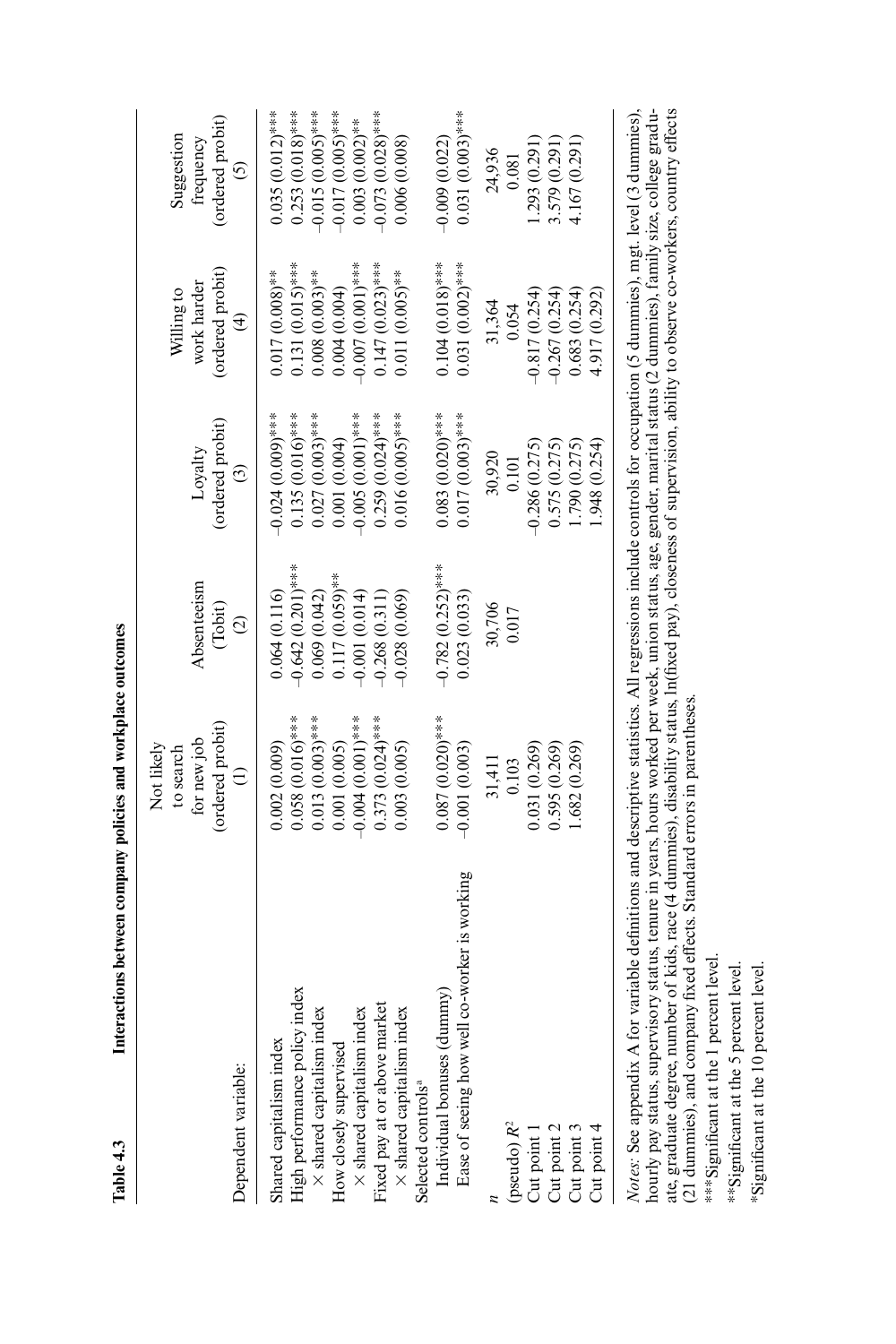already have the means and motivation to provide suggestions. One interpretation of the positive interaction with supervision is that shared capitalism provides motivation to closely supervised workers to try to make changes in their work environment to relieve supervisory intensity. Whether these or other explanations account for the observed interactions, the important point is that the interactions are substantial, implying that analyses that treat shared capitalist compensation as a single innovation will invariably miss some of the ways in which it works and the conditions for it to work successfully.

As a graphic demonstration of the importance of the interactions, we show in figure 4.4 the relation between workers' likelihood of looking to leave the firm with the shared capitalist index contingent on different values of the interacting variables. Each line shows how the potential leaving variable changes with shared capitalism given the specified interaction. What is striking is the fanning out of the lines. Shared capitalism *increases* likely turnover when workers are very closely supervised and are not covered by any high performance policies (top line)—this may reflect workers becoming cynical and wanting to leave when they learn that management espouses a shared capitalism philosophy but still treats them like ordinary employees. In contrast, shared capitalism *decreases* likely turnover when workers are covered by high performance policies, especially as supervision is lowered. The strongest effects of shared capitalism are when it is combined with high performance policies and low levels of supervision, causing likely turnover to be cut from 12.0 percent to 6.6 percent as the shared capitalism index goes from 0 to 10 (bottom line of figure 4.4). The average results shown in table



**Fig. 4.4 Contingent effects of shared capitalism on likely turnover**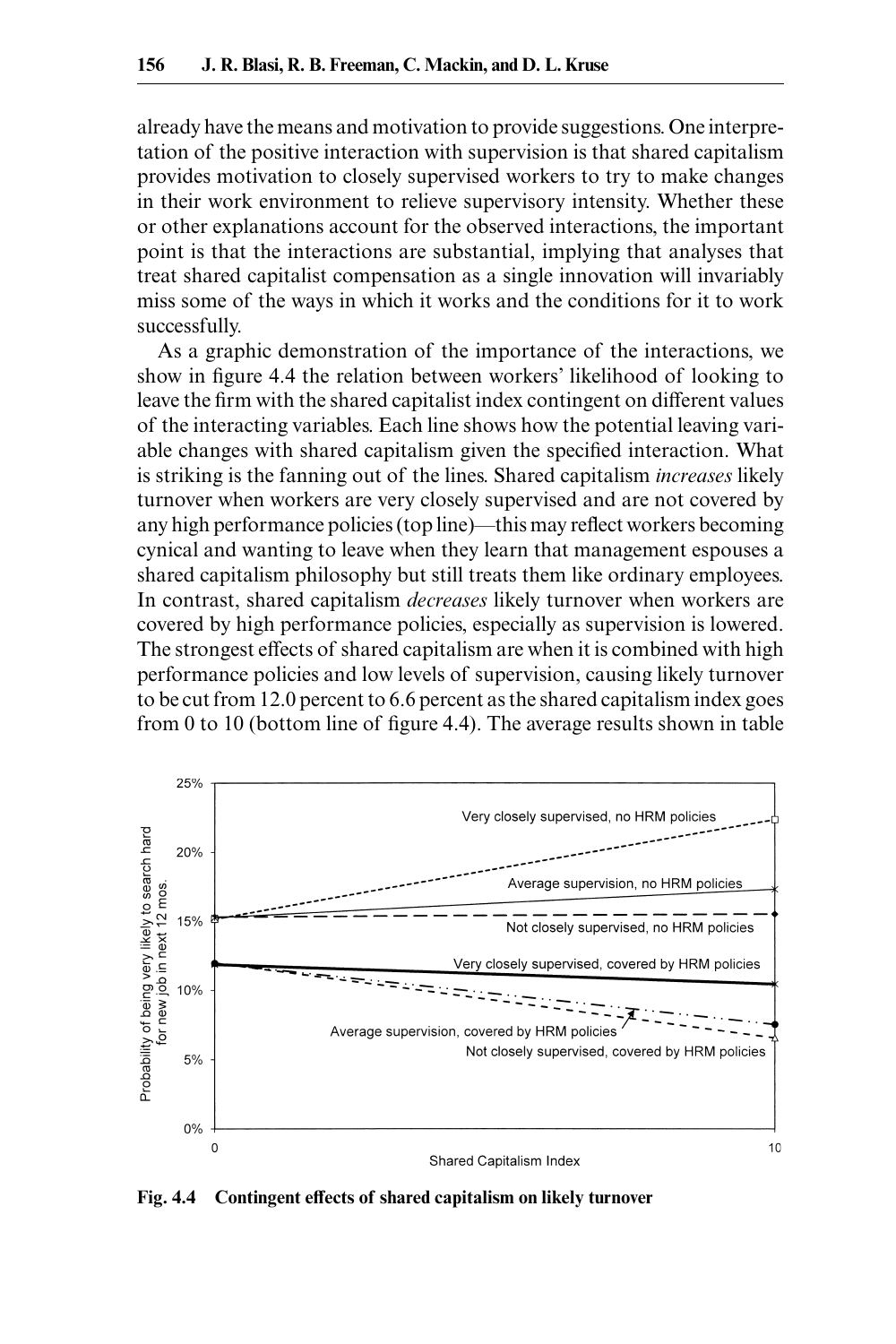4.2 reflect these diverse effects, weighted by the proportion of workers in the various interactive categories.

Finally, we view the interactions shown in table 4.3 and figure 4.4 as suggesting that the concept of "corporate culture" may provide a useful way to understand the relation between shared capitalism and the workplace outcomes. Analysts sometimes use the corporate culture term loosely without any operational measurement/definition that risks making it a catch-all phrase to describe residuals or puzzles. But when interaction or complementary effects are demonstrably important, it seems natural to think that some underlying latent variable—corporate culture—may more usefully describe reality than analyses of separate interacting variables.

#### **4.6 Worker Views**

As an alternative way to assess the impacts of shared capitalist incentives and of their interrelation with other aspects of corporate policy/culture, we asked workers the following hypothetical question on the NBER survey:

To what extent would each of the following affect your motivation to improve the business success of the company?8

You receive a cash incentive

The company grants you stock options

You receive some stock in the company ESOP

You can buy some company shares in the Employee Stock Purchase Plan (ESPP)

You buy some company shares in the open market

The upper panel of table 4.4 reports the responses to these questions. Close to three- fourths of workers said that their motivation would be improved to a "great" or "very great" extent by receiving a cash incentive (78 percent) or stock options (77 percent), while about two- thirds of workers said the same about receiving ESOP stock (69 percent) or buying shares through an ESPP (63 percent), and less than one- third said this about buying company stock on the open market (30 percent). It is possible that this pattern reflects employees' analysis of risk, with the cash incentive and options and receiving stock in an ESOP being the least risky forms of compensation, and buying shares in the open market placing the workers' capital at greatest risk. This pattern may also partly reflect the immediacy of the reward, with cash incentives and stock options providing the most immediate rewards. Alternatively, the lower responses for buying company stock through an ESPP or on the open market may reflect lower enthusiasm for shared capitalism that the

<sup>8.</sup> Employees were asked the stock options, ESOP, and ESPP questions only if the company provided these programs, and were asked the open market purchase questions only if they worked in a public company.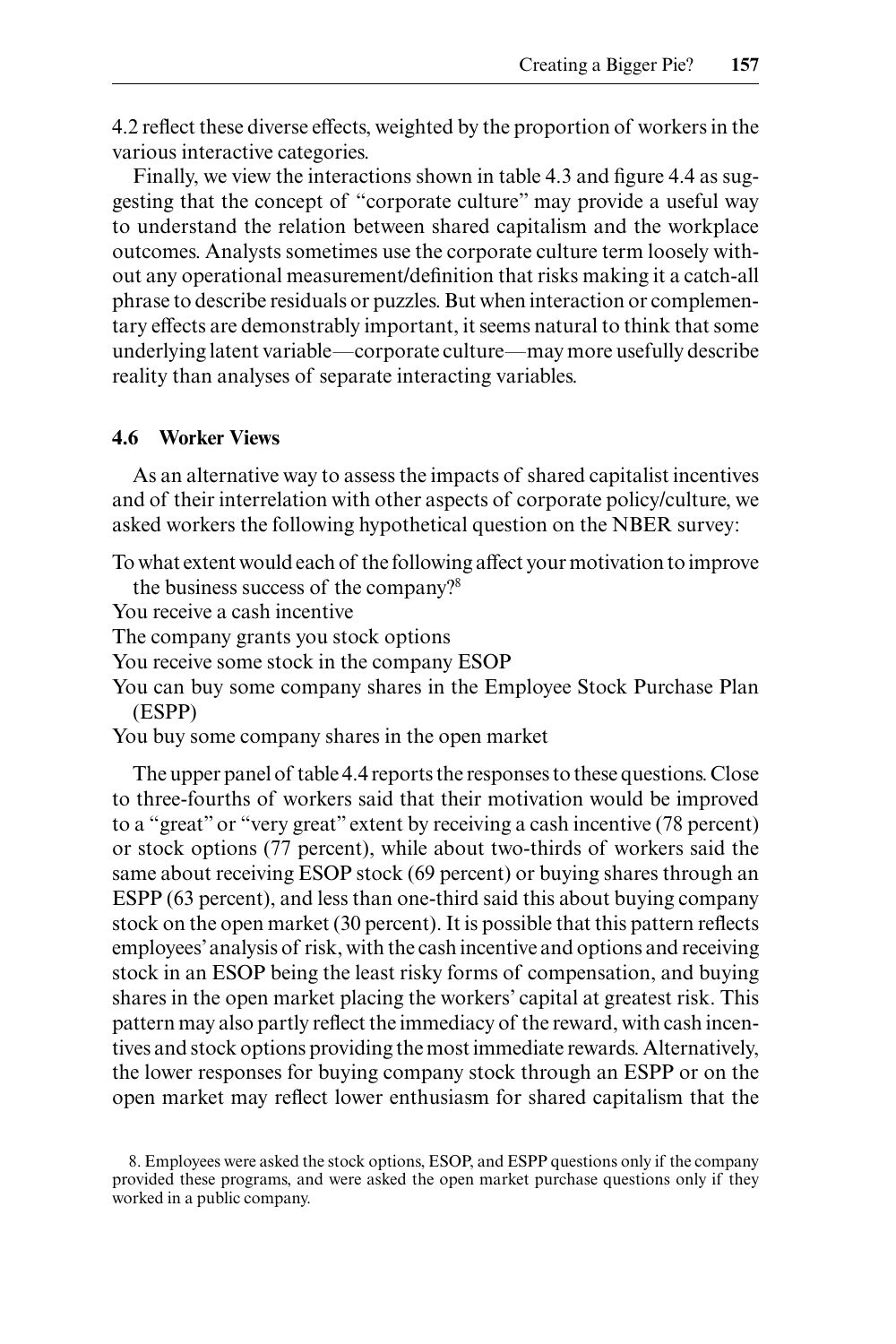|                                                                                  |                                                             |                                                           | To what extent would each of the following affect your motivation<br>to improve the business success of the company? |                                             |                                                           |
|----------------------------------------------------------------------------------|-------------------------------------------------------------|-----------------------------------------------------------|----------------------------------------------------------------------------------------------------------------------|---------------------------------------------|-----------------------------------------------------------|
|                                                                                  | You receive a cash<br>incentive from the<br>S.<br>$\ominus$ | some stock options<br>The co. grants you<br>$\widehat{c}$ | You receive some<br>stock in the co.<br>ESOP<br>$\odot$                                                              | shares in the ESPP<br>You buy some co.<br>E | shares on the open<br>You buy some co.<br>mkt.<br>$\odot$ |
| Tabulation of responses                                                          |                                                             |                                                           |                                                                                                                      |                                             |                                                           |
|                                                                                  |                                                             | 2.3%                                                      | 4.4%                                                                                                                 | 5.3%                                        | $20.1\%$                                                  |
| To a very little extent<br>To a little extent<br>To some extent                  | $2.2\%$<br>3.0%                                             | 3.6%                                                      | $5.2\%$                                                                                                              | 6.7%                                        | $17.8\%$                                                  |
|                                                                                  | 17.2%                                                       | 17.2%                                                     | $20.9\%$                                                                                                             | $25.2\%$                                    | 32.4%                                                     |
|                                                                                  | $32.5\%$                                                    | 31.7%                                                     | $28.8%$<br>40.8%                                                                                                     | $33.8\%$                                    | $17.5\%$                                                  |
| To a great extent<br>To a very great extent                                      | 45.1%                                                       | 45.2%                                                     |                                                                                                                      | $29.0\%$                                    | 12.2%                                                     |
|                                                                                  | 10,389                                                      | 8,187                                                     | 3,155                                                                                                                | 8,151                                       | 8,135                                                     |
| Ordered probit coefficients                                                      |                                                             |                                                           |                                                                                                                      |                                             |                                                           |
| index                                                                            | 0.022(0.015)                                                | $0.222(0.018)$ ***                                        | $0.130(0.028)$ ***                                                                                                   | $0.173(0.017)$ ***                          | $0.129(0.017)$ ***                                        |
| High performance policy<br>How closely supervised                                | $0.011(0.006)$ **                                           | $-0.028(0.006)$ ***                                       | 0.010(0.009)                                                                                                         | 0.004(0.006)                                | $-0.002(0.006)$                                           |
| Fixed pay at or above market                                                     | $-0.147(0.025)$ ***                                         | $0.094(0.028)$ ***                                        | 0.045(0.044)                                                                                                         | $0.093(0.027)$ ***                          | $0.077(0.026)$ ***                                        |
| co-worker is working<br>Ease of seeing how well                                  | $0.019(0.004)$ ***                                          | $0.028(0.005)$ ***                                        | $0.035(0.008)$ ***                                                                                                   | $0.023(0.005)$ ***                          | $0.013(0.005)$ ***                                        |
|                                                                                  | 9749                                                        | 7832                                                      | 2816                                                                                                                 | 7798                                        | 7787                                                      |
| (pseudo) $\mathbb{R}^2$                                                          | 0.015                                                       | 0.060                                                     | 0.053                                                                                                                | 0.038                                       | 0.022                                                     |
| Cut point 1                                                                      | $-2.834(0.428)$                                             | (0.469)                                                   | $-0.209(0.710)$                                                                                                      | $-0.057(0.422)$                             | $-0.201(0.441)$                                           |
| Cut point 2<br>Cut point 3                                                       | $-2.436(0.428)$                                             | 2.337 (0.468)                                             | 0.246(0.710)                                                                                                         | 0.428(0.422)                                | 0.349(0.441)                                              |
|                                                                                  | $-1.544(0.428)$                                             | .251(0.469)                                               | 1.106(0.710)                                                                                                         | 1.343(0.422)                                | 1.225(0.441)                                              |
| Cut point 4                                                                      | $-0.641(0.428)$                                             | 4.196 (0.469)                                             | (1.029(0.711))                                                                                                       | 2.279 (0.423)                               | (.881(0.441)                                              |
| $\mathbf{M}$ and $\mathbf{M}$ are $\mathbf{M}$ and $\mathbf{M}$ and $\mathbf{M}$ |                                                             |                                                           |                                                                                                                      |                                             |                                                           |

Employee views of the impact of shared capitalist incentives on their behavior **Table 4.4 Employee views of the impact of shared capitalist incentives on their behavior**

Table 4.4

Note: Standard error in parentheses. *Note:* Standard error in parentheses.

"All regressions include controls for occupation (5 dummies), mgt. level (3 dummies), hourly pay status, supervisory status, tenure in years, hours worked per week, union status, age, gender, marital status (2 dummies), fa aAll regressions include controls for occupation (5 dummies), mgt. level (3 dummies), hourly pay status, supervisory status, tenure in years, hours worked per week, union status, age, gender, marital status (2 dummies), family size, college graduate, graduate degree, number of kids, country (21 dummies), race (4 dummies), disability status, ln(fixed pay), and company fixed effects. company fixed e

\*\*\* Significant at the 1 percent level. ∗∗∗Signifi cant at the 1 percent level.

\*\*Significant at the 5 percent level. ∗∗Signifi cant at the 5 percent level.

\*Significant at the 10 percent level. ∗Signifi cant at the 10 percent level.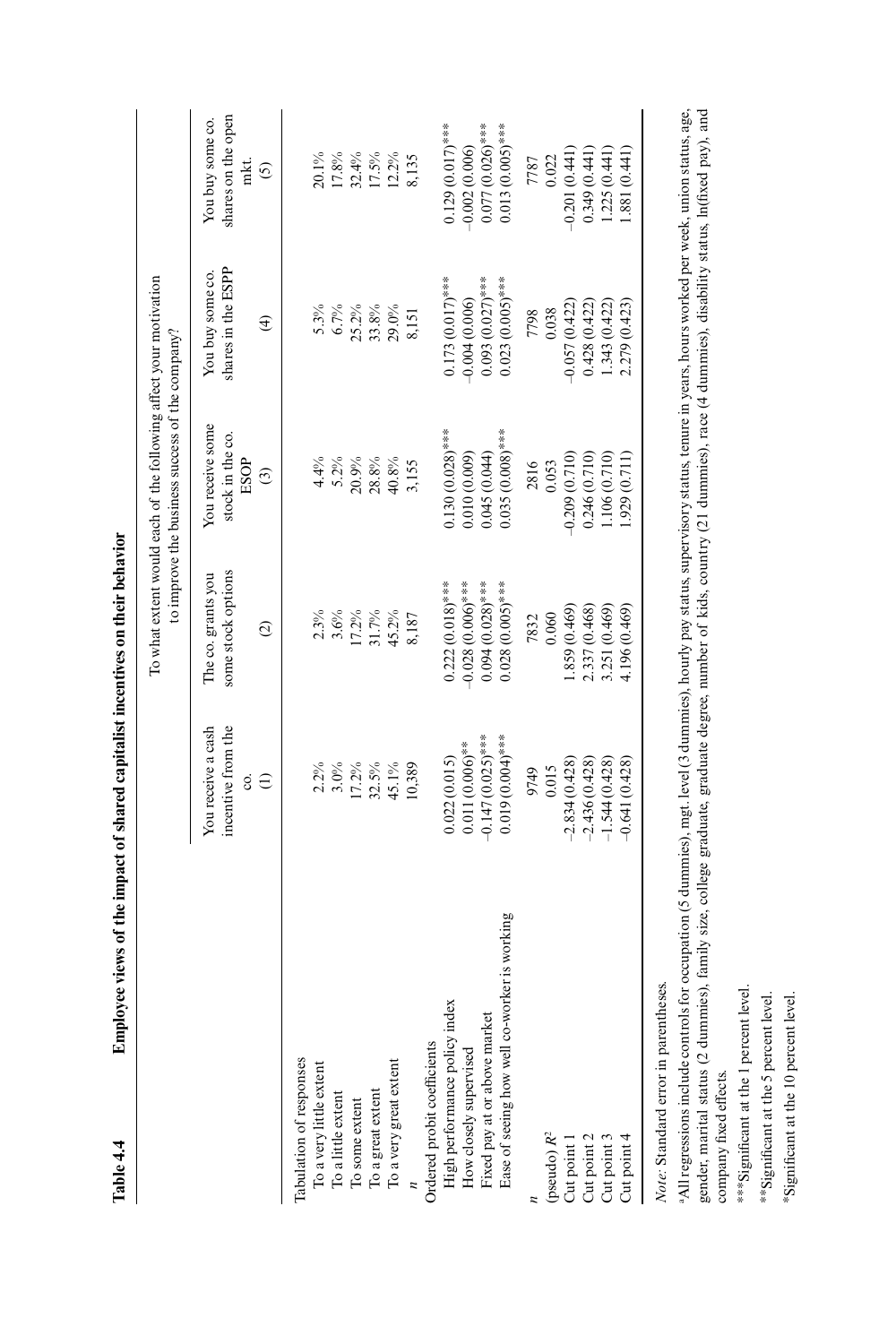worker must pay for, and is therefore not part of a "gift exchange" in which the employer provides shared capitalism on top of standard pay and benefits. It is noteworthy, however, that the small response to buying shares in the open market conflicts with the significant impacts of that activity on some of the outcome variables in table 4.2.

To see whether worker responses to the hypothetical are influenced by other aspects of company policy/ practice, we estimated ordered probit regressions using the variables found to have important interactions with the shared capitalism index in table 4.3. The results of these regressions, summarized at the bottom of table 4.4, show positive effects of the high performance policy index in four of the five questions (columns [2] through [5]), supporting the notion of a major complementarity between high performance policies and shared capitalist compensation. Three of the regressions show positive effects of having fixed pay at or above market levels (columns [2], [4], and [5]), likewise supporting a complementarity, but only one regression shows a negative effect of closer supervision (column [2]). The regression that shows a different pattern from all others is the one assessing the effects of receiving a cash incentive (column [1]). In this case, close supervision and perceiving one's pay as below market raises its impact. The positive supervision interaction may be because workers believe that they are more likely to receive the incentive if their supervisor pays close attention to their effort. The stronger effect among those with below-market pay may reflect the view that cash incentives can help make up the perceived pay gap more quickly than by receiving company stock. Finally, we note that the ease of seeing how well co- workers work positively affects each response, supporting the idea that an environment of worker co- monitoring is a component in the effectiveness of shared capitalism plans.

#### **4.7 Additional Issues**

Our analysis cannot rule out some potentially different interpretations of the results. As discussed in the "Studying Shared Capitalism" section of the introduction to this volume, the findings may reflect the selectivity of workers into shared capitalist enterprises rather than or in addition to their response to the way those firms operate. Selectivity could affect the analyses of workers in shared capitalist firms versus others in the GSS survey and would limit generalizing the NBER results to workers who do not work in such firms. Even within a firm, moreover, there may be something special about those who choose greater participation in shared capitalism—for instance, by buying stock through an ESPP or 401(k)—or who management places in positions with more shared capitalist incentives. To get some notion of the possible effects of worker selectivity on our results, we examined the sensitivity of the results to two possible factors that might be associated with self-selection of workers into shared capitalism: a measure of self-rated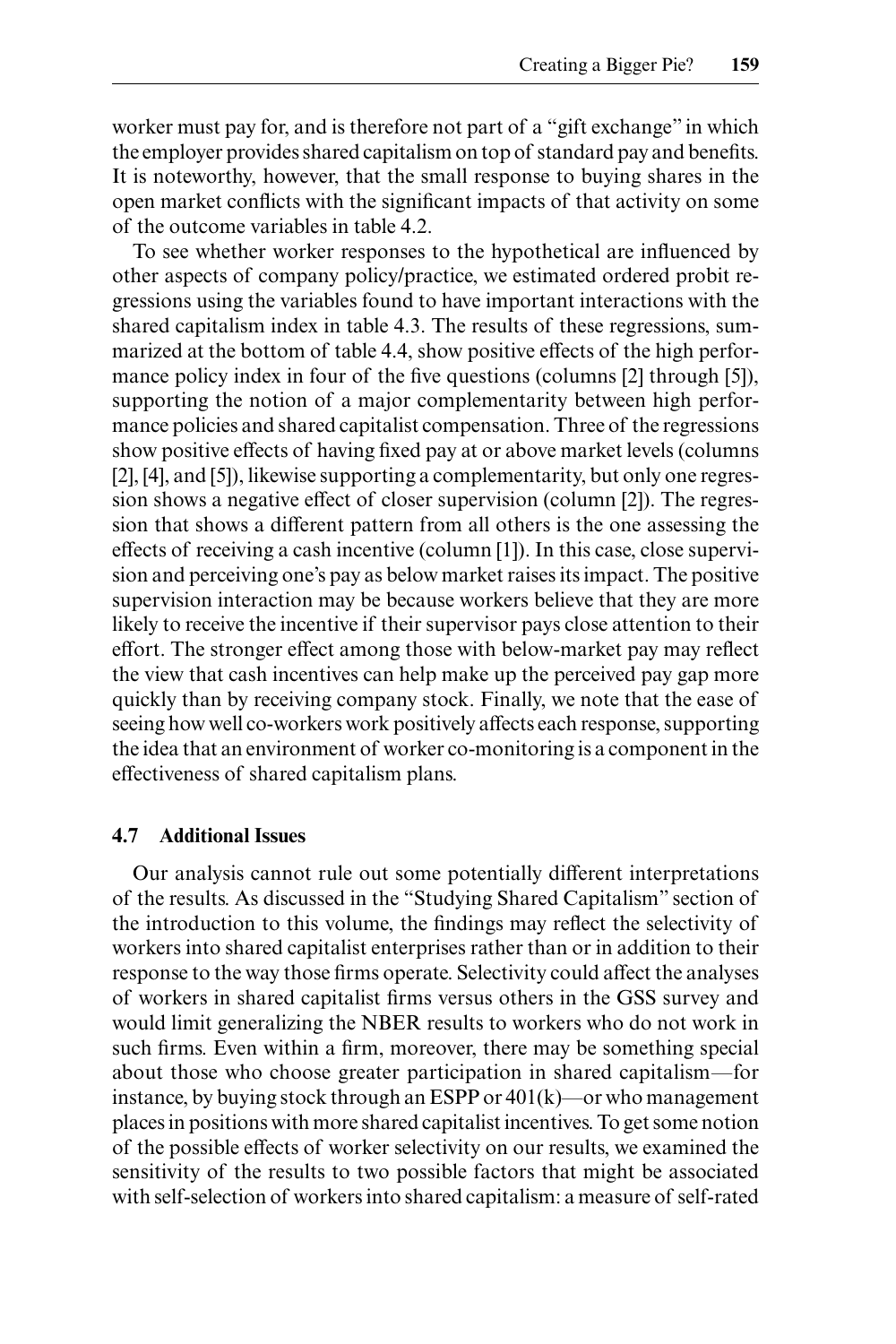risk aversion, and family wealth. Neither of these variables made noticeable changes in the relationship of the shared capitalism index either alone or with interactions to the outcomes in tables 4.2 and 4.3.

A second problem relates to the selectivity of firms into our NBER sample and the endogeneity of the decision to offer shared capitalist compensation in both the NBER and GSS samples. Since our NBER results hold constant firm policies and characteristics by comparing workers with greater and lesser shared capitalism in the same firm, we doubt that they are seriously affected by selectivity of firms, but there is the selectivity or endogeneity of the specific policies that the firms have chosen, which still makes causal interpretations of the type we have offered open to criticism. In addition, because the NBER sample does not include firms with no shared capitalist arrangements and is based on firms' willingness to participate, we cannot rule out serious selectivity problems along the firm dimension that might interact with other factors. As described in the "Studying Shared Capitalism" section of the introduction, we experimented with specifications to reduce endogeneity but had little luck in finding suitable exogenous variables that would predict the endogenous variables but not directly affect the outcome variables of interest.

Even substantial selectivity among workers or firms, however, does not gainsay the importance of shared capitalist compensation, for it is presumably the interaction between shared capitalist incentives and mode of operating and worker characteristics that underlies the selectivity of workers, and the interaction between other firm policies and their choice of shared capitalist compensation that underlies the selectivity of firms. What selectivity does is weaken our ability to infer what might happen if additional firms adopted shared capitalist arrangements from the successes of existing firms with those practices.

#### **4.8 Conclusion**

The principal finding of this chapter is that shared capitalism affects workplace performance. The robustness of the finding is increased by the fact that the results from the NBER sample are broadly similar to the results from the nationally- representative GSS. Shared capitalism is linked to lower turnover and greater loyalty and willingness to work hard, particularly when combined with high- performance policies, low levels of supervision, and fixed pay at or above market levels. Workplaces where workers average more shared capitalist compensation report greater employee effort along several dimensions. The only outcome with which shared capitalist compensation is adversely related is absenteeism, but this result largely disappears when controlling for interactions with high performance policies and closeness of supervision.

Looking at particular programs, the strongest effects of shared capitalism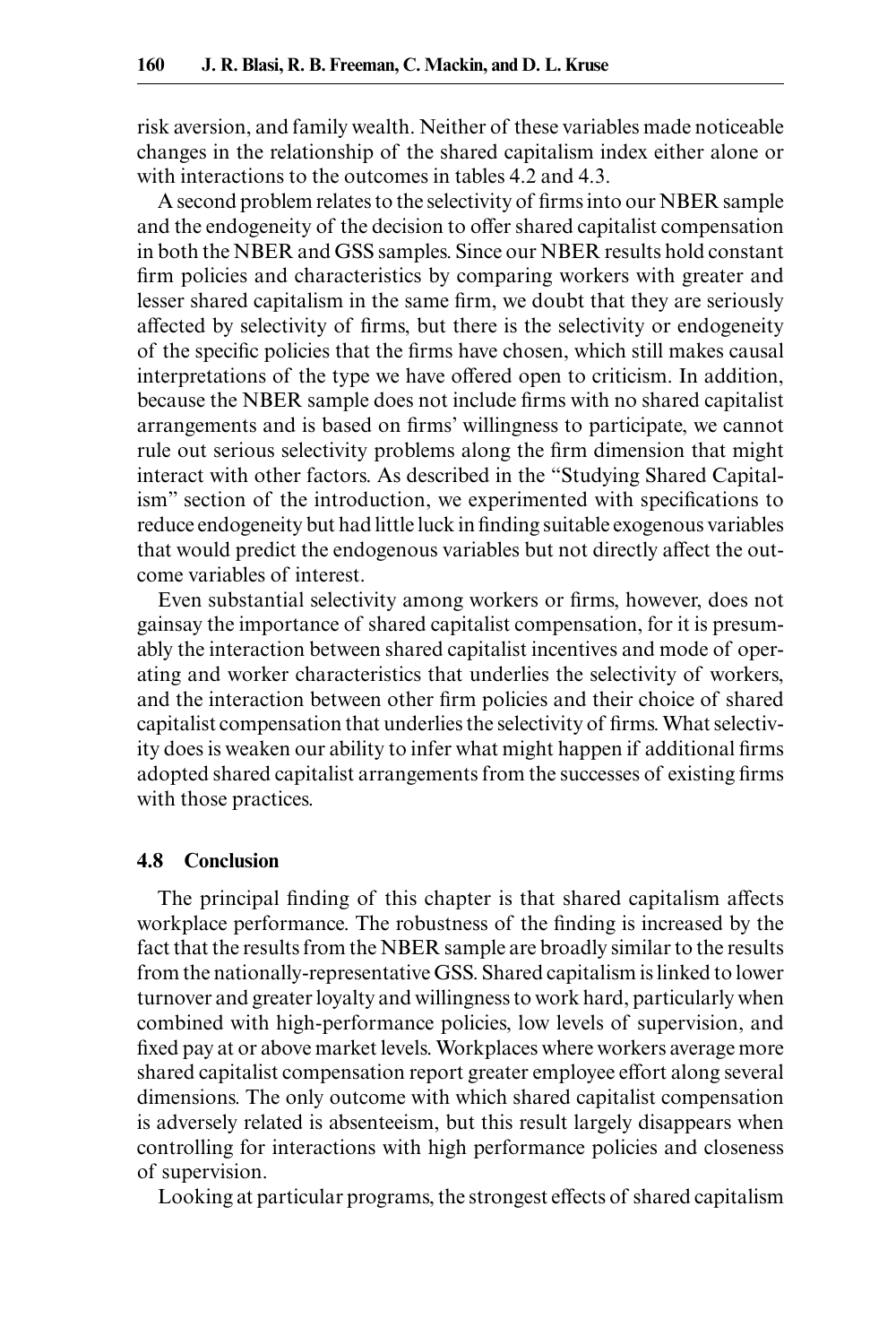are for profit sharing and employee ownership. The largely positive results are corroborated by worker views: most workers report that cash incentives, stock options, ESOP stock, and ESPP participation motivate them to work harder. The less risky forms of shared capitalist programs—profit sharing, gain sharing, stock options, and ESOPs—have greater effects than the riskier programs in line with concerns about workers being averse to risking their own capital. (For a closer look at the role of objective and subjective risk in shared capitalism programs, see chapter 3.)

Finally, we find important interactions between shared capitalist programs and other aspects of company policies that affect workplace performance. High performance policies are positively linked to good workplace outcomes, and are driven by certain types of shared capitalism. This evidence, combined with chapter 2 (which finds that shared capitalism increases worker monitoring), challenges the critique that the motivations of the average worker interfere with the introduction of basic shared capitalism principles. The interaction of the effects of shared capitalism with other corporate policies suggests that the various shared capitalist and other policies may operate through a latent variable, "corporate culture." Practically speaking, the most important implication of this chapter is that shared capitalism and high performance policies appear to work together, with greater impacts when they are combined than when they are used separately.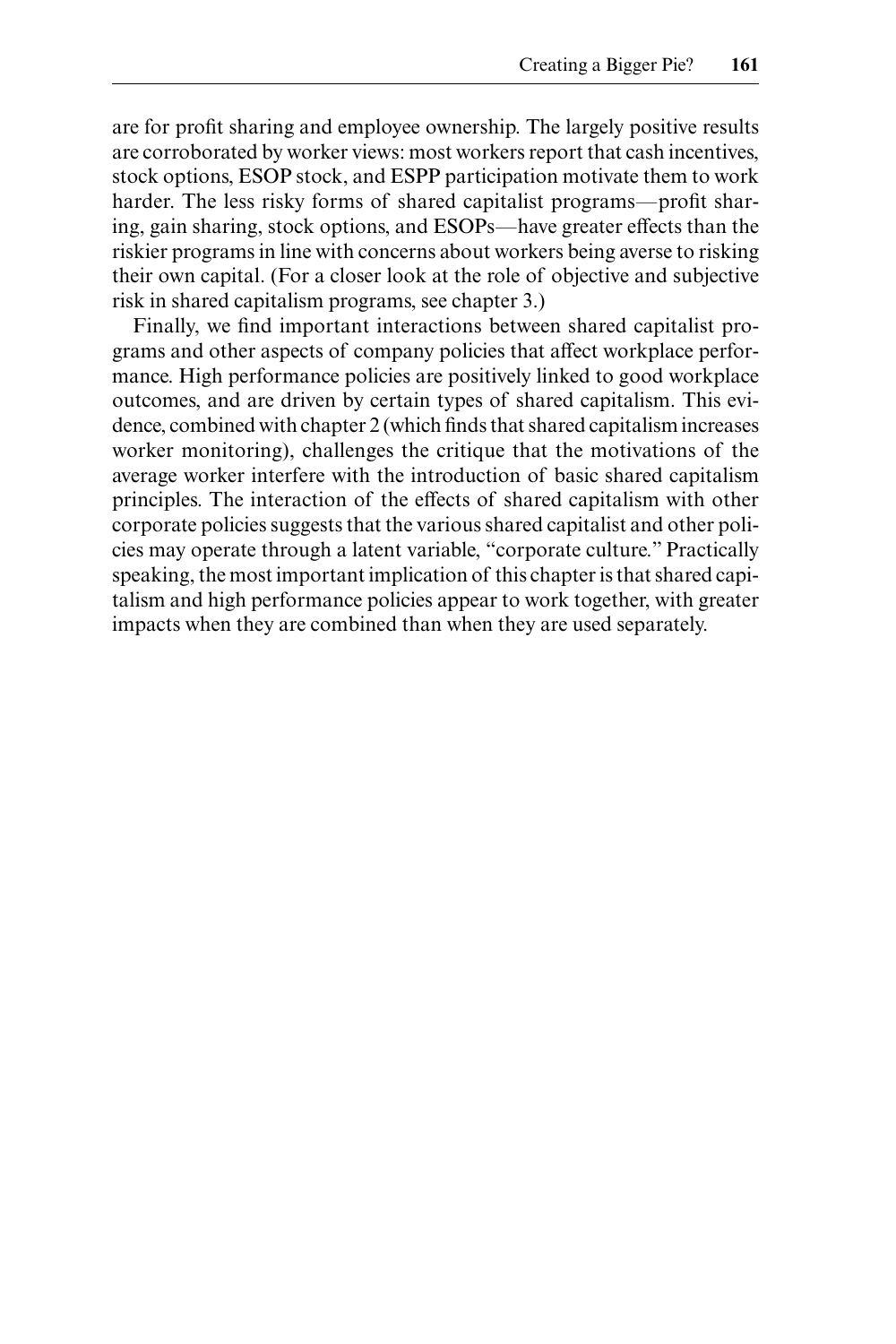## **Appendix**

| Prevalence of shared capitalism programs<br>Table 4A.1 |                          |                        |            |              |
|--------------------------------------------------------|--------------------------|------------------------|------------|--------------|
|                                                        | General<br>Social Survey | <b>NBER</b><br>company |            | Sample sizes |
|                                                        | 2002-2006                | data set               | <b>GSS</b> | NBER         |
| Bonus eligibility                                      |                          |                        |            |              |
| Profit sharing                                         | 35.9%                    | 71.3%                  | 2,386      | 41,018       |
| Gain sharing                                           | 24.9%                    | 20.7%                  | 2,386      | 41,023       |
| Size of most recent bonus, if eligible for any         |                          |                        |            |              |
| Mean dollar value                                      | \$6,265                  | \$11,329               | 693        | 26,113       |
| Median dollar value                                    | \$1,500                  | \$2,000                | 693        | 26,113       |
| Mean % of pay                                          | 8.9%                     | 12.1%                  | 645        | 22,019       |
| Median % of pay                                        | 4.6%                     | 5.7%                   | 645        | 22,019       |
| Employee ownership                                     |                          |                        |            |              |
| Own employer stock in any form                         | 19.4%                    | 64.0%                  | 2,406      | 41,206       |
| Own employer stock through:                            |                          |                        |            |              |
| Employee Stock Ownership Plan                          |                          | 8.1%                   |            | 41,109       |
| Employee Stock Purchase Plan                           |                          | 17.6%                  |            | 40,990       |
| $401(k)$ plan                                          |                          | 33.5%                  |            | 40,885       |
| Exercising options and keeping stock                   |                          | $5.0\%$                |            | 41,032       |
| Open market purchase                                   |                          | 7.3%                   |            | 41,145       |
| Value of employer stock, if own stock                  |                          |                        |            |              |
| Dollar value: Mean                                     | \$63,130                 | \$60,078               | 318        | 25,447       |
| Dollar value: Median                                   | \$10,000                 | \$14,375               | 318        | 25,447       |
| % of pay: Mean                                         | 81.7%                    | 65.0%                  | 302        | 22,715       |
| % of pay: Median                                       | 23.0%                    | 30.6%                  | 302        | 22,715       |
| % of wealth: Mean                                      |                          | 19.6%                  |            | 23,141       |
| % of wealth: Median                                    |                          | $10.0\%$               |            | 23,141       |
| Stock options                                          |                          |                        |            |              |
| Currently hold stock options                           | 11.3%                    | 21.9%                  | 2,392      | 41,166       |
| Ever granted stock options                             |                          | 22.3%                  |            | 41,166       |
| Granted stock options last year                        |                          | 20.4%                  |            | 41,158       |
| Value of stock options, if hold options:               |                          |                        |            |              |
| Mean dollar value of unvested options                  |                          | \$112,882              |            | 8,390        |
| Mean dollar value of vested options                    |                          | \$143,117              |            | 8,497        |
| Total dollar value: Mean                               |                          | \$249,901              |            | 8,656        |
| Total dollar value: Median                             |                          | \$75,000               |            | 8,656        |
| % of pay: Mean                                         |                          | 183.7%                 |            | 8,403        |
| % of pay: Median                                       |                          | 100.0%                 |            | 8,403        |
| % of wealth: Mean                                      |                          | 60.3%                  |            | 8,104        |
| % of wealth: Median                                    |                          | 28.6%                  |            | 8,104        |
| Any of above programs                                  | 44.9%                    | 85.7%                  | 2,430      | 41,206       |

*Source:* Tabulated from GSS and NBER surveys. The GSS sample is limited to private forprofit employees.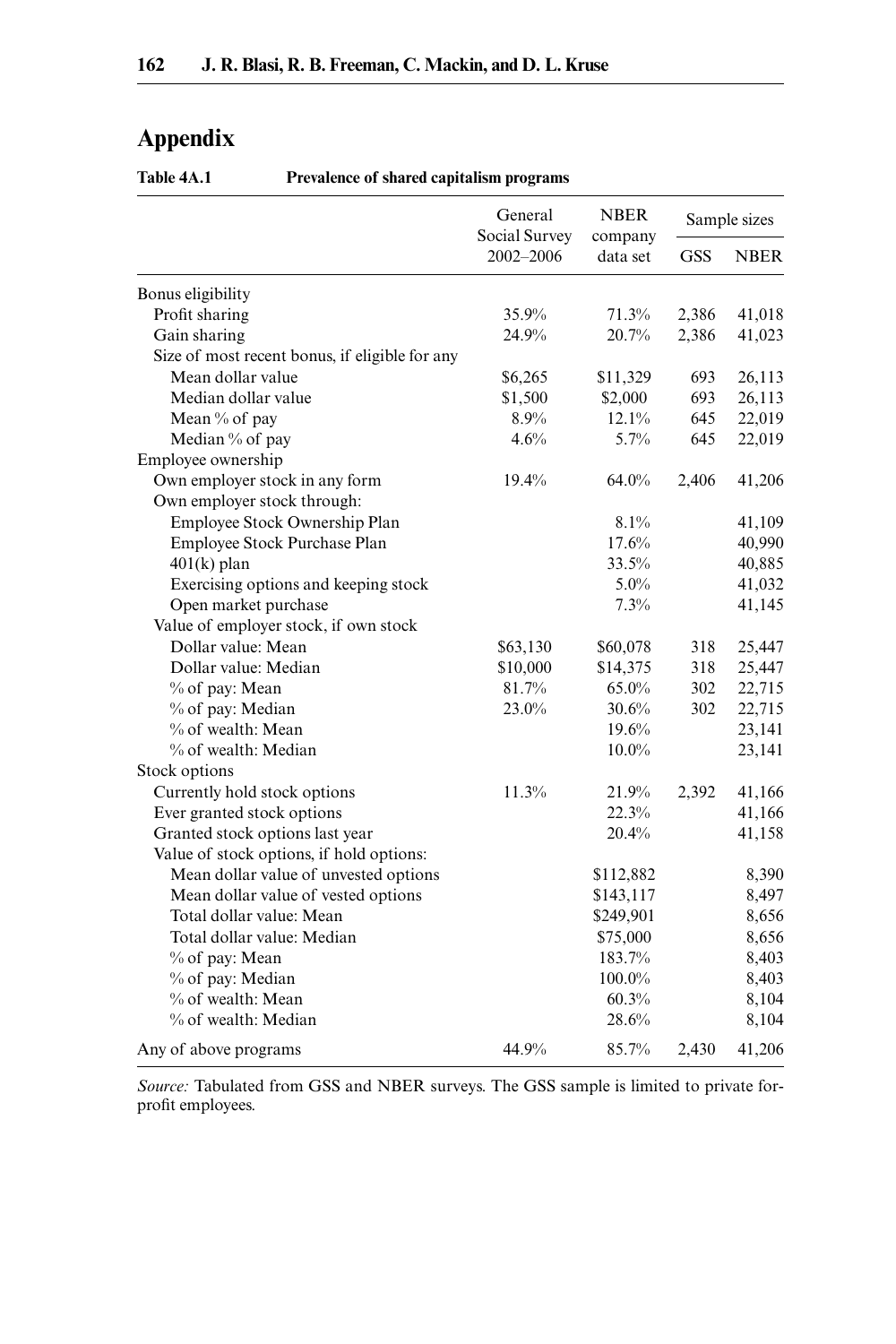### **References**

- Adams, H. B. 1888. *History of cooperation in the United States.* Baltimore, MD: Johns Hopkins University and N. Murray.
- Arthur, J. B., and G. S. Jelf. 1999. The effects of gainsharing on grievance rates and absenteeism over time. *Journal of Labor Research* 20 (1): 133–45.
- Barnard, C. 1938. *The functions of the executive.* Cambridge, MA: Harvard University Press.
- Becker, B. E., and M. A. Huselid. 1998. High performance work systems and firm performance: A synthesis of research and managerial implications. In *Research in personnel and human resources,* vol 16, no. 1, ed. G. Ferris, 53– 101. Greenwich, CT: JAI Press.
- Becker, B. E., and M. A. Huselid, and D. Ulrich. 2001. *The HR scorecard: Linking people, strategy, and performance.* Cambridge, MA: Harvard Business School Press.
- Bemis, E. W. 1886. Cooperation in the Northeast. *Publications of the American Economic Association* 1 (5): 7-136.
- Black, S. E., and L. N. Lynch. 2000. What's driving the new economy: The benefits of workplace innovation. NBER Working Paper no. W7479. Cambridge, MA: National Bureau of Economic Research, January.
- Blasi, J., D. Kruse, and A. Bernstein. 2003. *In the company of owners.* New York: Basic Books.
- Boning, B., C. Ichniowski, and K. Shaw. 2001. Opportunity counts: Teams and the effectiveness of production incentives. NBER Working Paper no. 8306. Cambridge, MA: National Bureau of Economic Research, May.
- Brown, S., F. Fakhfakh, and J. G. Sessions. 1999. Absenteeism and employee sharing: An empirical analysis based on French panel data, 1981–1991. *Industrial and Labor Relations Review* 52 (2): 234-51.
- Bullock, R. J., and M. E. Tubbs. 1990. A case meta- analysis of gainsharing plans as organization development interventions. *Journal of Applied Behavioral Science* 26  $(3)$ : 383–404.
- Cappelli, P., and D. Neumark. 2001. Do "high- performance" work practices improve establishment- level outcomes? *Industrial and Labor Relations Review* 54 (4): 737– 75.
- Clark, J. B. 1886. *The philosophy of wealth.* Boston: Ginn and Company.
- Collins, D. 1998. *Gainsharing and power: Lessons from six Scanlon plans.* Ithaca, NY and London: Cornell University Press, ILR Press.
- Conyon, M., and R. Freeman. 2001. Shared modes of compensation and firm performance: UK evidence. NBER Working Paper no. 8488. Cambridge, MA: National Bureau of Economic Research, August.
- Doucouliagos, C. 1995. Worker participation and productivity in labor- managed and participatory capitalist firms: A meta-analysis. *Industrial and Labor Relations Review* 49 (1): 58-77.
- Freeman, S. F. 2007. Effects of ESOP adoption and employee ownership: Thirty years of Research and Experience. Working Paper no. 07-01, Organizational Dynamics Programs, University of Pennsylvania.
- Hammer, T. H., J. Landau, and R. N. Stern. 1981. Absenteeism when workers have a voice: The case of employee ownership. *Journal of Applied Psychology* 66 (5):  $561 - 73.$
- Hansen, D. G. 1997. Worker performance and group incentives: A case study. *Industrial and Labor Relations Review* 51 (1): 37–49.
- Hassan, M., A. Hagen, and I. Daigs. 2006. Strategic human resources as a strategic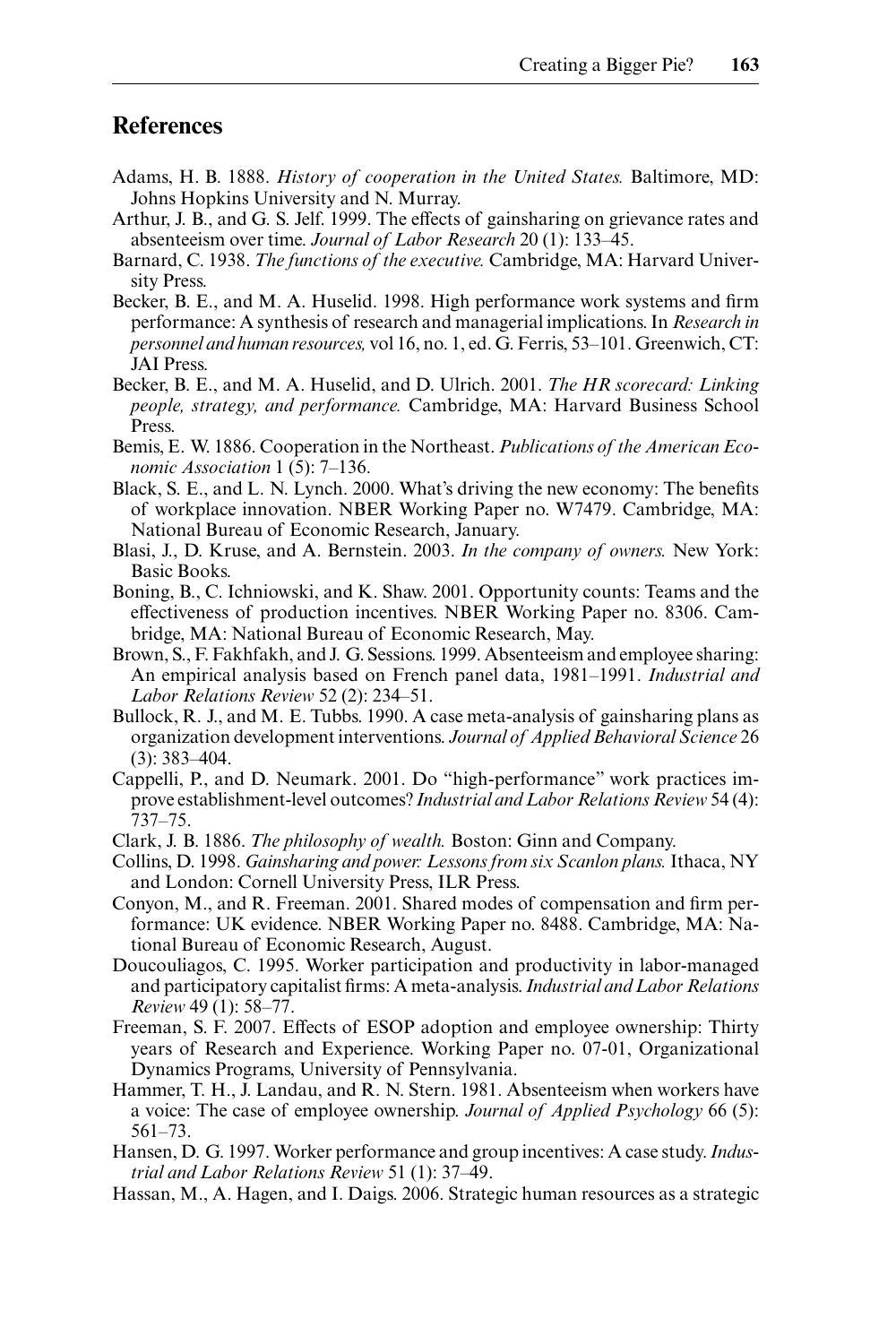weapon for enhancing labor productivity: Empirical evidence. *Academy of Strategic Management Journal,* Annual.

- Huselid, M., and S. Jackson, and R. Schuler. 1997. Technical and strategic human resource management effectiveness as determinants of firm performance. Acad*emy of Management Journal* 40 (1): 171–88.
- Ichniowski, C., T. Kochan, D. Levine, C. Olson, and G. Strauss. 1996. What works at work: Overview and assessment. *Industrial Relations* 35 (3): 299– 333.
- Ichniowski, C., K. Shaw, and G. Prennushi. 1997. The effects of human resource management practices on productivity: A study of steel finishing lines. *American Economic Review* 87 (3): 291–13.
- Johns, G. 2002. The psychology of lateness, absenteeism, and turnover. In *Handbook of industrial, work, and organizational psychology,* ed. N. Anderson, D. S. Ones, and H. K. Sinnangil, 232–52. Thousand Oaks, CA: SAGE.
- Jones, D., T. Kato, and J. Pliskin. 1997. Profi t sharing and gainsharing: A review of theory, incidence, and effects. In *Handbook of human resources,* ed. D. Lewin, D. Mitchell, and M. Zaidi. Greenwich, CT: JAI Press.
- Jones, D., M. Klinedinst, and C. Rock. 1998. Productive efficiency during transition: Evidence from Bulgarian panel data. *Journal of Comparative Economics* 26 (3): 446– 64.
- Kaarsemaker, E. C. A. 2006a. Employee ownership and human resource management: A theoretical and empirical treatise with a digression on the Dutch context. Doctoral Dissertation, Radboud University Nijmegen, Nijmegen, Netherlands.
- ———. 2006b. Employee ownership and its consequences: Synthesis- generated evidence for the effects of employee ownership and gaps in the research literature. York, UK: University of York.
- Kanigel, R. 1997. *The one best way: Frederick Winslow Taylor and the enigma of efficiency.* New York: Viking.
- Kim, D.-O. 2005. The benefits and costs of employee suggestions under gainsharing. *Industrial and Labor Relations Review* 58 (4): 631–52.
- Kim, E. H., and P. Ouimet. 2008. Employee capitalism or corporate socialism? Broad- based employee stock ownership. Ross School of Business, University of Michigan. Working Paper, October.
- Knez, M., and D. Simester. 2001. Firm- wide incentives and mutual monitoring at Continental Airlines. *Journal of Labor Economics* 19 (4): 743–72.
- Kramer, B. 2008. Employee ownership and participation effects on firm outcomes. Doctoral Dissertation. Department of Economics, City University of New York.
- Kruse, D. 1993. *Profi t sharing: Does it make a difference?* Kalamazoo, MI: W. E. Upjohn Institute for Employment Research.

———. 2002. Research evidence on prevalence and effects of employee ownership. Testimony before the Subcommittee on Employer- Employee Relations, Committee on Education and the Workforce, US House of Representatives, February 13.

- Kruse, D., and J. Blasi. 1997. Employee ownership, employee attitudes, and firm performance: A review of the evidence. In *Human resources management handbook, part 1, ed. D. Lewin, D. J. B. Mitchell, and M. A. Zaidi, 131–51. Greenwich,* CT: JAI Press.
- Laffont, J.-J., and D. Martimort. 2002. *The theory of incentives: The principal-agent model.* Princeton, NJ: Princeton University Press.
- Levine, D. I. 1995. *Reinventing the workplace: How business and employees can both win.* Washington, DC: Brooking Institution.
- Logue, J., and W. Greider. 2002. *The real world of employee ownership.* Ithaca, NY: ILR Press.